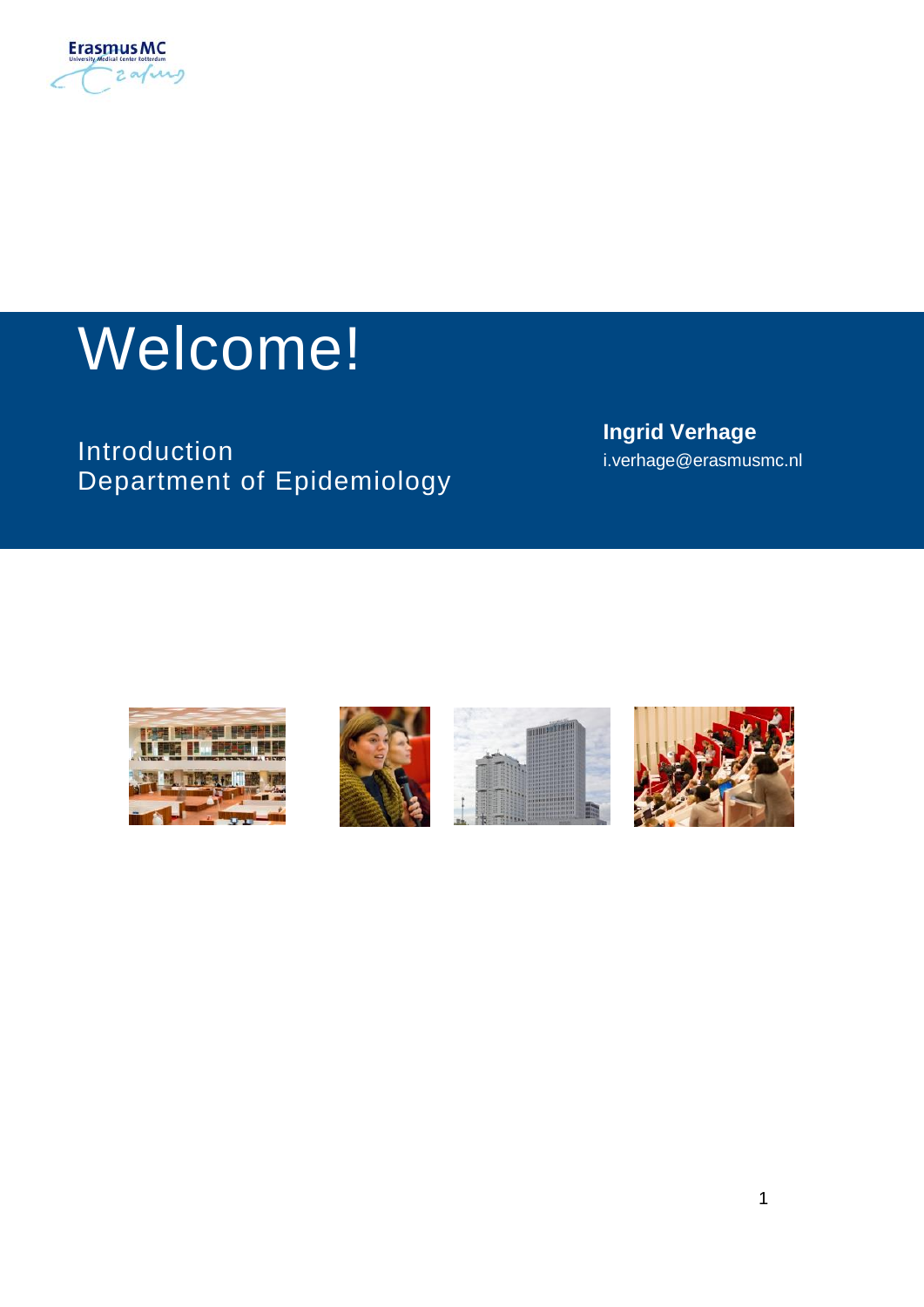

# <span id="page-1-0"></span>**Welcome!**

On behalf of Prof Albert Hofman, welcome to the Department of Epidemiology! We are pleased to have you join us.

You are about to start so in this brochure please find:

- » information to find your way in the department
- » protocols for your research activities
- » working agreements
- » plus general office procedures

Looking forward to meeting you soon!

With kind regards,

Prof Albert Hofman



Erasmus MC, University Medical Center Rotterdam | Office Na 28-24 | PO Box 2040, 3000 CA Rotterdam| The Netherlands |Email *[a.hofman@erasmusmc.nl](mailto:a.hofman@erasmusmc.nl%20l)* l Secretary: Gabriëlle Bakker *[g.t.m.bakker@erasmusmc.nl](mailto:Bakker%20g.t.m.bakker@erasmusmc.nl%20%7C%20Tel%20+31%2010%2070%2043488%20%20%7C%20Fax%20+31%2010%2070%2044657%20%7Chttp://www.epib.nl)* | Tel +31 10 70 43488 | Fax +31 10 70 44657 |*[www.erasmus-epidemiology.nl](mailto:Bakker%20g.t.m.bakker@erasmusmc.nl%20%7C%20Tel%20+31%2010%2070%2043488%20%20%7C%20Fax%20+31%2010%2070%2044657%20%7Chttp://www.epib.nl)*

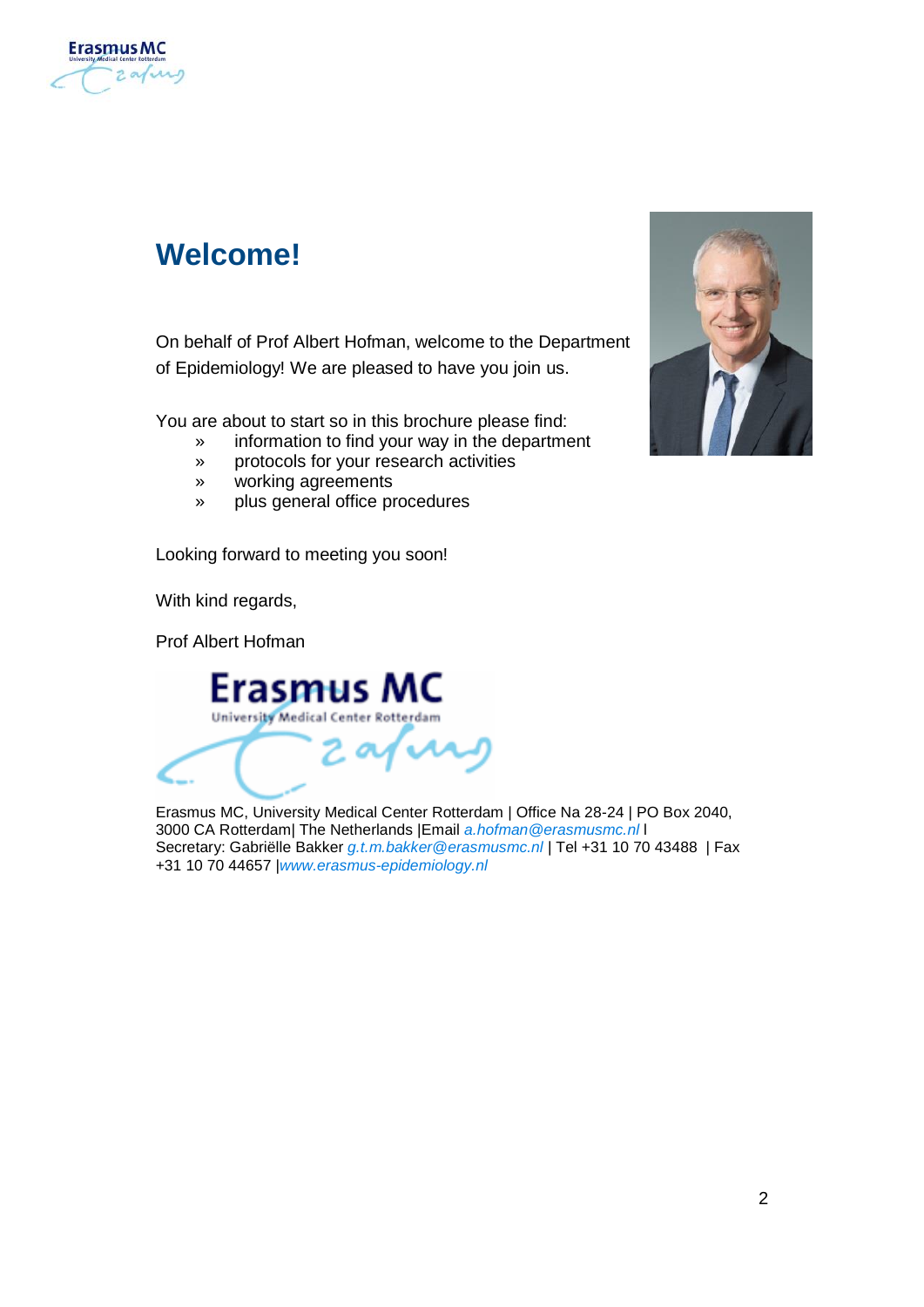

## **Contents**

|             | <b>Welcome!</b><br>2                                            |                |  |
|-------------|-----------------------------------------------------------------|----------------|--|
| 1.          | <b>Core values Epidemiology</b>                                 | 6              |  |
| 2.          | Organogram Epidemiology                                         | 6              |  |
| 3.          | About the department of Epidemiology                            | 6              |  |
| $I_{\cdot}$ | Getting started                                                 | $\overline{7}$ |  |
| 1.          | <b>Visa application</b>                                         | 7              |  |
| 2.          | <b>Access</b>                                                   | 7              |  |
| 3.          | First day at the office                                         | 8              |  |
| 4.          | Workspace                                                       | 9              |  |
| 5.          | <b>Printers / Multifunctionals</b>                              | 9              |  |
| 6.          | <b>ErasmusMC account</b>                                        | 9              |  |
| 7.          | Who's Who guide                                                 | 9              |  |
| 8.          | <b>Software</b>                                                 | 9              |  |
| 9.          | <b>Website &amp; poster Epidemiology</b><br>10                  |                |  |
| 10.         | <b>Meetings</b>                                                 | 10             |  |
| 4.          | Presenting work in team meeting                                 | 11             |  |
| II.         | How to?                                                         | 11             |  |
| 1.          | <b>Office supplies</b>                                          | 11             |  |
| 2.          | Mail                                                            | 11             |  |
| 3.          | How to book a meeting room                                      | 11             |  |
| 4.          | How to send a fax message                                       | 11             |  |
| 5.          | Changes in your personal situation and the HR administration 11 |                |  |
| 6.          | <b>Appraisal</b>                                                | 12             |  |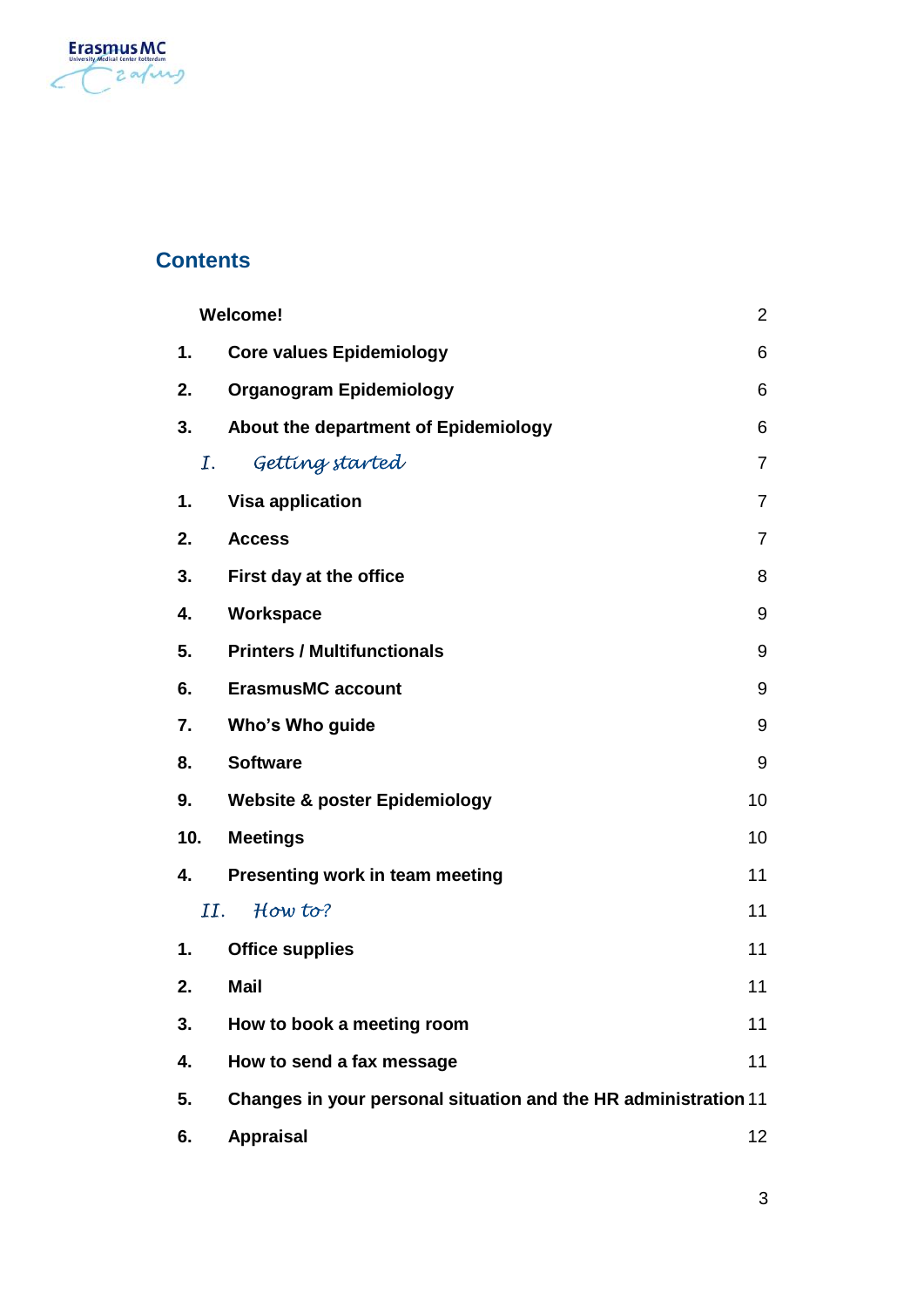

| 7.   | <b>Declarations</b>                                                 | 12 |  |
|------|---------------------------------------------------------------------|----|--|
| 8.   | <b>Nihes fellowship</b>                                             | 13 |  |
| 5.   | Advanced payment.                                                   | 13 |  |
| 6.   | <b>Procedure refund travel costs</b>                                | 13 |  |
| 7.   | Insurance for employees                                             | 14 |  |
| 8.   | <b>Remote access to Erasmus MC data</b><br>15                       |    |  |
| 9.   | <b>Extending your stay?</b>                                         | 15 |  |
| a.   | <b>USRACC-mutatie</b>                                               | 15 |  |
| b.   | <b>Account is disabled?</b>                                         | 16 |  |
| 10.  | End of your visit                                                   | 16 |  |
| III. | Research                                                            | 17 |  |
| 1.   | <b>Starting your analyses</b>                                       | 17 |  |
| 2.   | Agreements scientific participation in the Rotterdam study          | 17 |  |
| 3.   | Original data analysis                                              | 17 |  |
| 4.   | <b>Instructions for authors</b>                                     | 17 |  |
| 5.   | Basic quidelines to write a manuscript                              | 17 |  |
| a.   | <b>Manuscript check list:</b>                                       | 18 |  |
| b.   | <b>Writing style:</b>                                               | 19 |  |
| c.   | How to start writing a manuscript:                                  | 20 |  |
| 6.   | <b>Submission</b>                                                   | 20 |  |
| а.   | Mailing list submission final draft Rotterdam study                 | 20 |  |
| 7.   | Rotterdam Study Procedures for storage of published materials<br>21 |    |  |
| 8.   | General tasks data collection                                       | 21 |  |
| 9.   | Course on research integrity                                        | 22 |  |
|      |                                                                     |    |  |

4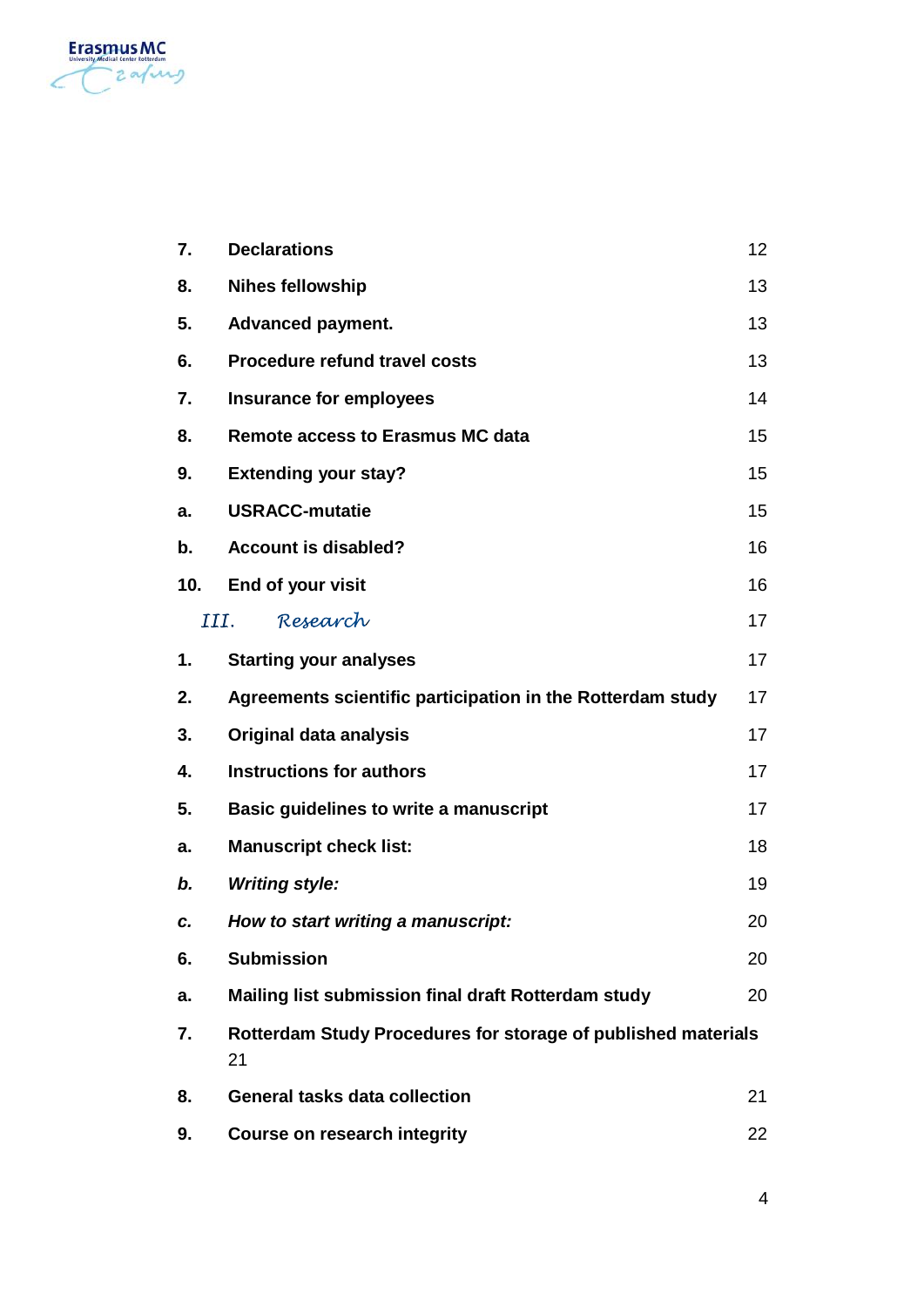

| 10. | <b>Courses and conferences</b><br>23             |    |  |
|-----|--------------------------------------------------|----|--|
| 11. | Defending your PhD thesis                        |    |  |
| a.  | Brochure 'Starting your PhD at Erasmus MC'       |    |  |
| b.  | <b>Financial contribution theses</b><br>24       |    |  |
| c.  | 24<br><b>Practical Epidemiology arrangements</b> |    |  |
| 12. | Proof of employment and letter of recommendation | 25 |  |
|     | IV. Working agreements                           | 25 |  |
| 1.  | <b>Absence</b>                                   | 25 |  |
| 2.  | <b>Sickness</b><br>25                            |    |  |
| 3.  | Working hours and working from home<br>25        |    |  |
| 4.  | 26<br><b>Leave Request Procedure</b>             |    |  |

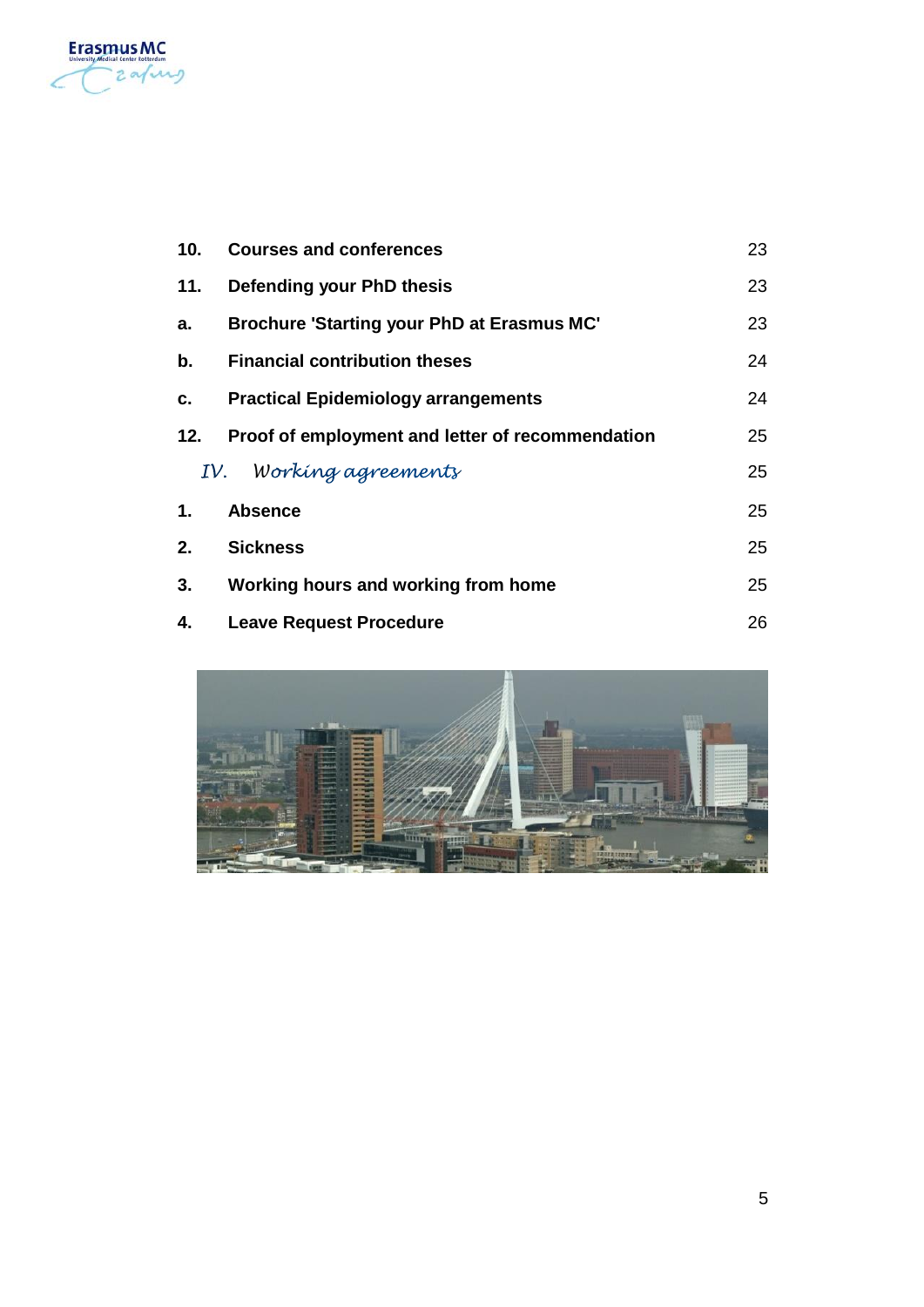

## **1. Core values Epidemiology**

<span id="page-5-0"></span>At the department of Epidemiology we work according to the Erasmus MC core values: [Responsible –](http://intranet.erasmusmc.nl/beleid/algemeen/4675519/?lang=en) Uniting – Enterprising

## <span id="page-5-1"></span>**2. Organogram Epidemiology**



## <span id="page-5-2"></span>**3. About the department of Epidemiology**

For more information more about the department please visit the *[website.](http://www.epib.nl/research/research.html)*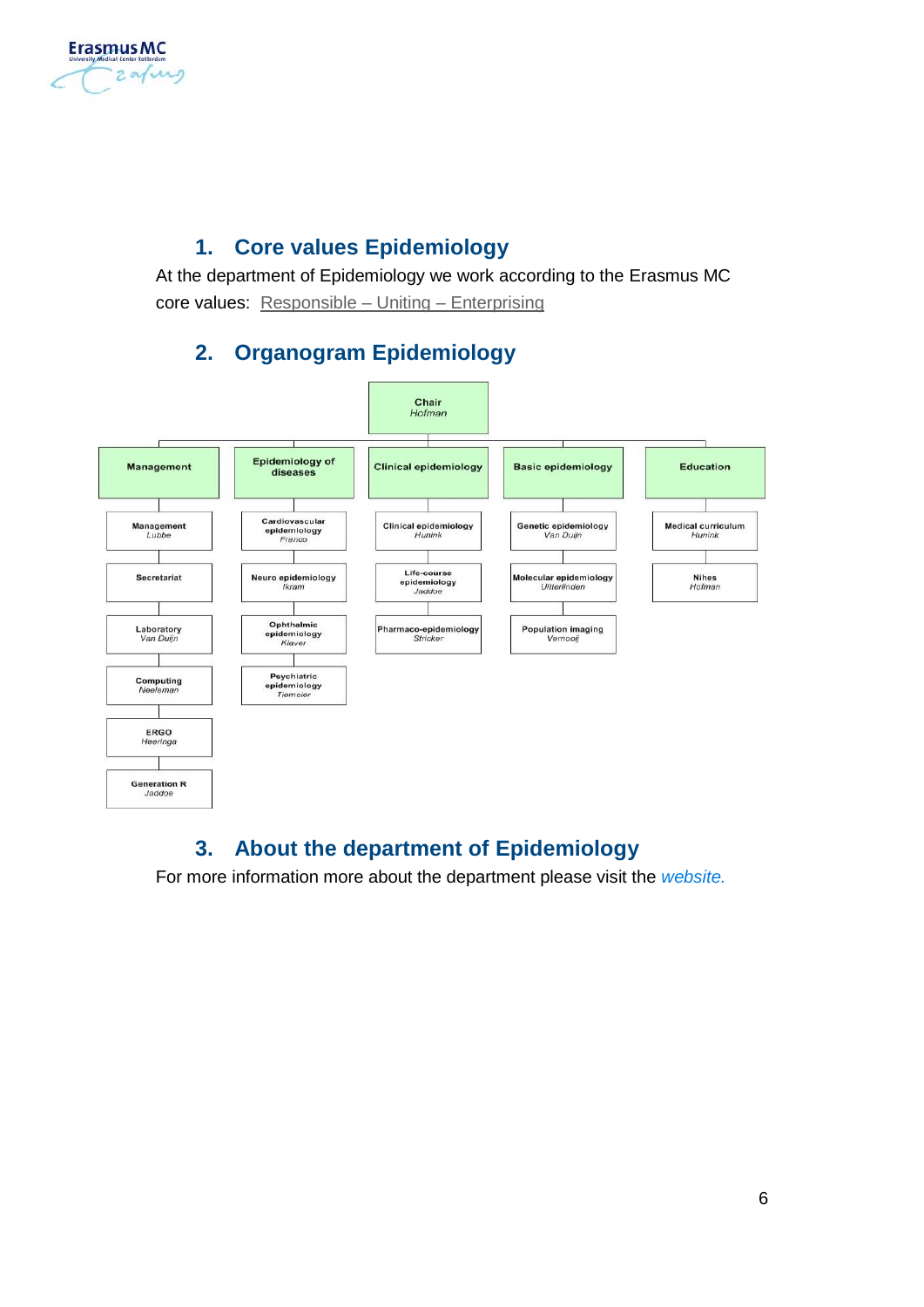

# <span id="page-6-0"></span>I. Getting started

<span id="page-6-1"></span>In this chapter, several subjects related to pre-starting and the beginning of the appointment.

### **1. Visa application**

For NIHES students, the DCO will arrange visa application. For all other students, the HR department will arrange the application plus a working permit.



Students/visitors that applied for a *short stay visa,* are

allowed to perform work as a researcher for up to 3 months. If involved for more than 3 months to the Netherlands, the visa process must be restarted by the Erasmus MC (EMC). For those planning to work at the department for a longer period of time, all visa applications have to be done by the HR department, contact person mrs S.J. Degenaar *[s.degenaar@erasmusmc.nl](mailto:s.degenaar@erasmusmc.nl)*

## **2. Access**

<span id="page-6-2"></span>To enter the building you need an access card:

*Dutch resident or did you supply a Dutch address?*

- the Human Resources department will send all necessary employment papers to your address
- » please use the form or your written employment papers to have the access card made on you first day at the Service desk (see below for route instructions)
- » the Service/Helpdesk is open from Monday-Friday from 9.30-12.00h and from 14.00 – 15.30h
- » please note that the card comes with a deposit fee  $(+/- \epsilon 50, -$  for all new Erasmus visitors/students/employees.
- » please visit the secretary department in NA 2818 or 2918 to install access to all floors in the department of Health sciences (floors 18th - 29th) on your access card.

Route to the Service desk

- » follow the sign "Ziekenhuis" entrance 2
- » follow the sign gebouw A-H midden-noord-zuid. SV-V-Z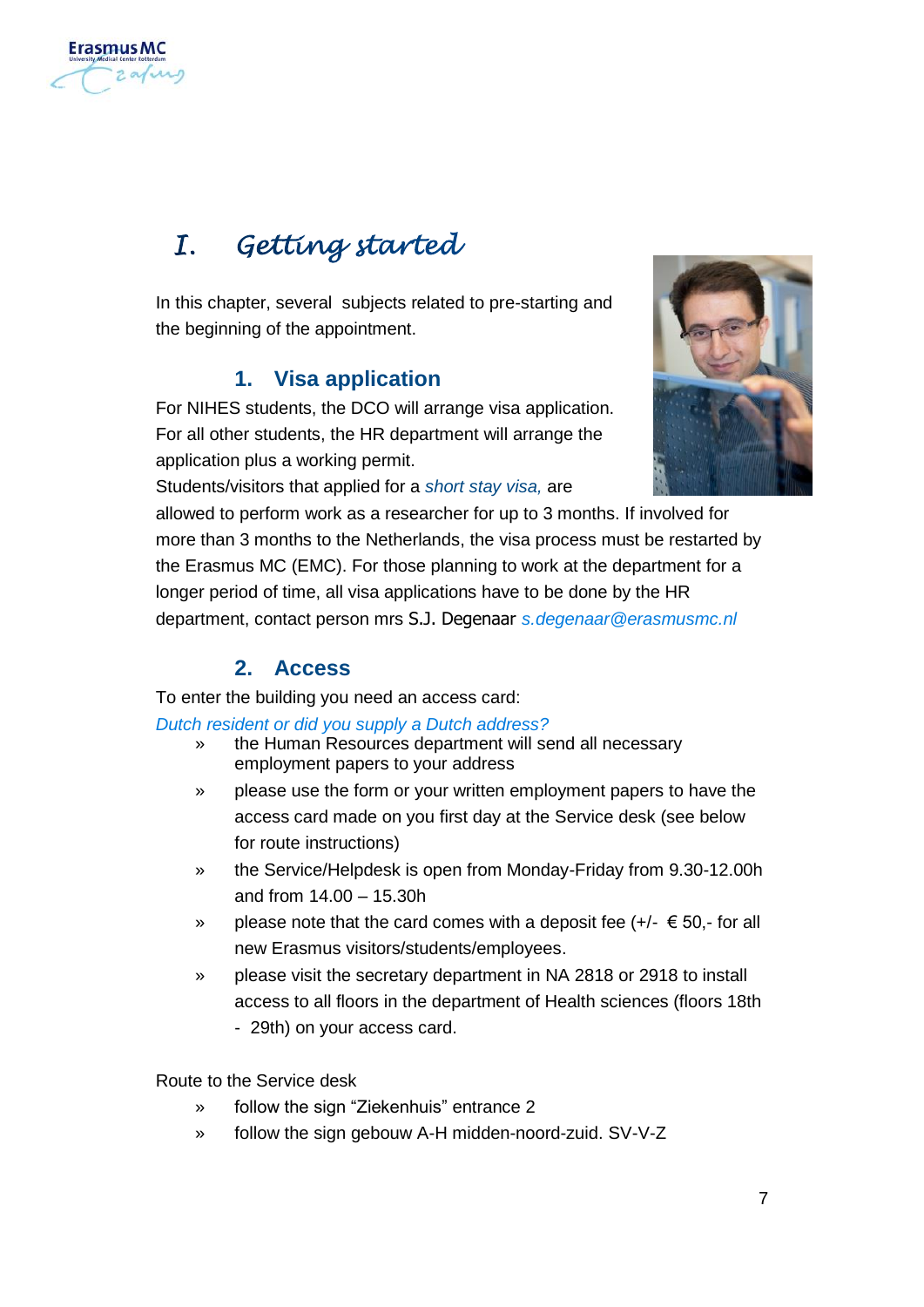

- » you will enter the Hospital.
- » pass the reception desk and Starbucks and follow sign "gebouwen A-Sv-V- Z";
- » you will walk through a corridor and pass another personnel restaurant (Dijkers) on your left hand side;
- » you have arrived at location V-100 / Service desk.

#### *No documents yet?*

If you have not received the necessary information, please pick them up at The HR help desk, room NA 2413. The HR desk is open on Monday till Friday between 09:00 and 12:00 or by appointment. The HR department will contact you if the documents are ready to be picked up.

<span id="page-7-0"></span>

| <b>FAQs:</b>                         |                                                                                                                                                                                                                                                                 |
|--------------------------------------|-----------------------------------------------------------------------------------------------------------------------------------------------------------------------------------------------------------------------------------------------------------------|
| Who to meet on your first<br>day?    | On your first day you meet your PI, the supervisor and<br>the secretary supporting the group.                                                                                                                                                                   |
| Data from the Rotterdam<br>Study?    | If you will be working with data from the Rotterdam<br>Study, visit the IT department in NA 2924 to meet<br>Frank van Rooij, data manager Rotterdam Study,<br>Jolande Verkroost, research support Rotterdam Study<br>and Nano Suwarno ICT support Epidemiology. |
| Who is my contact<br>person?         | You will be connected to a buddy, a team member that<br>will help you find your way at the department, the EMC<br>and so on.                                                                                                                                    |
| Do I need to bring my own<br>laptop? | No need to. Data should be used on EMC computers<br>as much as possible. If no computer is available, keep<br>data safe and confident, according to the<br>confidentiality agreement you have to sign.                                                          |
| What are the working<br>hours?       | Most members work office hours: (between 9 am and<br>6 pm).                                                                                                                                                                                                     |
| Where to register?                   | On your first day, please register at the secretary<br>department of the group you will be working in: NA<br>2918 or NA 2818                                                                                                                                    |

## **3. First day at the office**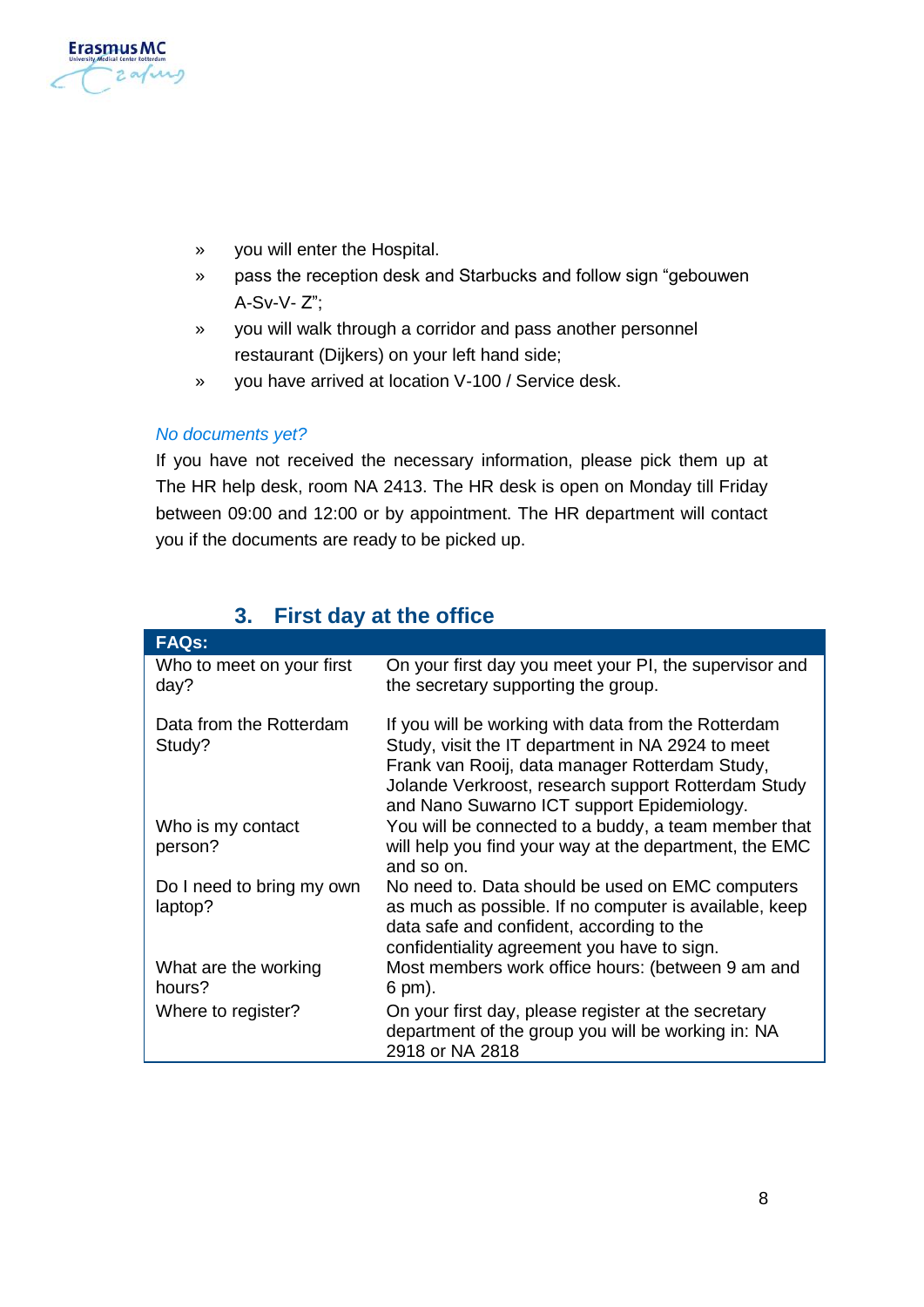

#### **4. Workspace**

<span id="page-8-0"></span>For *master students and visiting researchers*, we provide a desk in the so called flex room on the 27th and  $28<sup>th</sup>$  floor. These rooms have shared work spaces for all master students. The policy for the shared space is: first come first serve. We expect you to be at the office as much as possible. For *PhD students:* your room number will be provided on your first day.

#### **5. Printers / Multifunctionals**

<span id="page-8-1"></span>Printouts and scans can be made by using your access card on one of the multifunctional in the pantry on each floor. Instructions for the installation can be found while logging in for the first time or in the *[service](http://intranet.erasmusmc.nl/serviceportal/?view=Search_results&itemkey=4015331&freesearchso=multifunctional&socategory=A)* portal on Intranet.

#### **6. ErasmusMC account**

<span id="page-8-2"></span>With the employment papers, you will also be provided with your login code and password for access to the Erasmus MC intranet plus your e-mail account. The department of Epidemiology will provide the following:

- » access to a shared (V) drive with group information
- » data from the Rotterdam study/*ERGO [data wiki](https://epi-wiki.erasmusmc.nl/wiki))* after signing the enclosed confidentiality agreement. Please fill out and hand over to Jolande Verkroost, room Na 2924.
- » data from Generation R if needed. Fill out the enclosed confidentiality agreement, sign and hand it over to data management GenR, room Na 2926.

#### **7. Who's Who guide**

<span id="page-8-3"></span>After you have obtained the access card, your picture is added to your profile in the Who's Who guide. . Manage your personal data in the [manual](http://intranet.erasmusmc.nl/service_organisatie/3672646/3672660/3672666/Wijzigen_mijn_Erasmus_MC_Engels.pdf) and make sure to add the room number and phone number where you can be reached.

#### **8. Software**

<span id="page-8-4"></span>Standard software provided by the department:

- » SPSS
- » MS office
- » Endnote (fre[e course](http://intranet.erasmusmc.nl/medische_bibliotheek/hulpcursussen/Cursussen/4584123/?lang=en) available)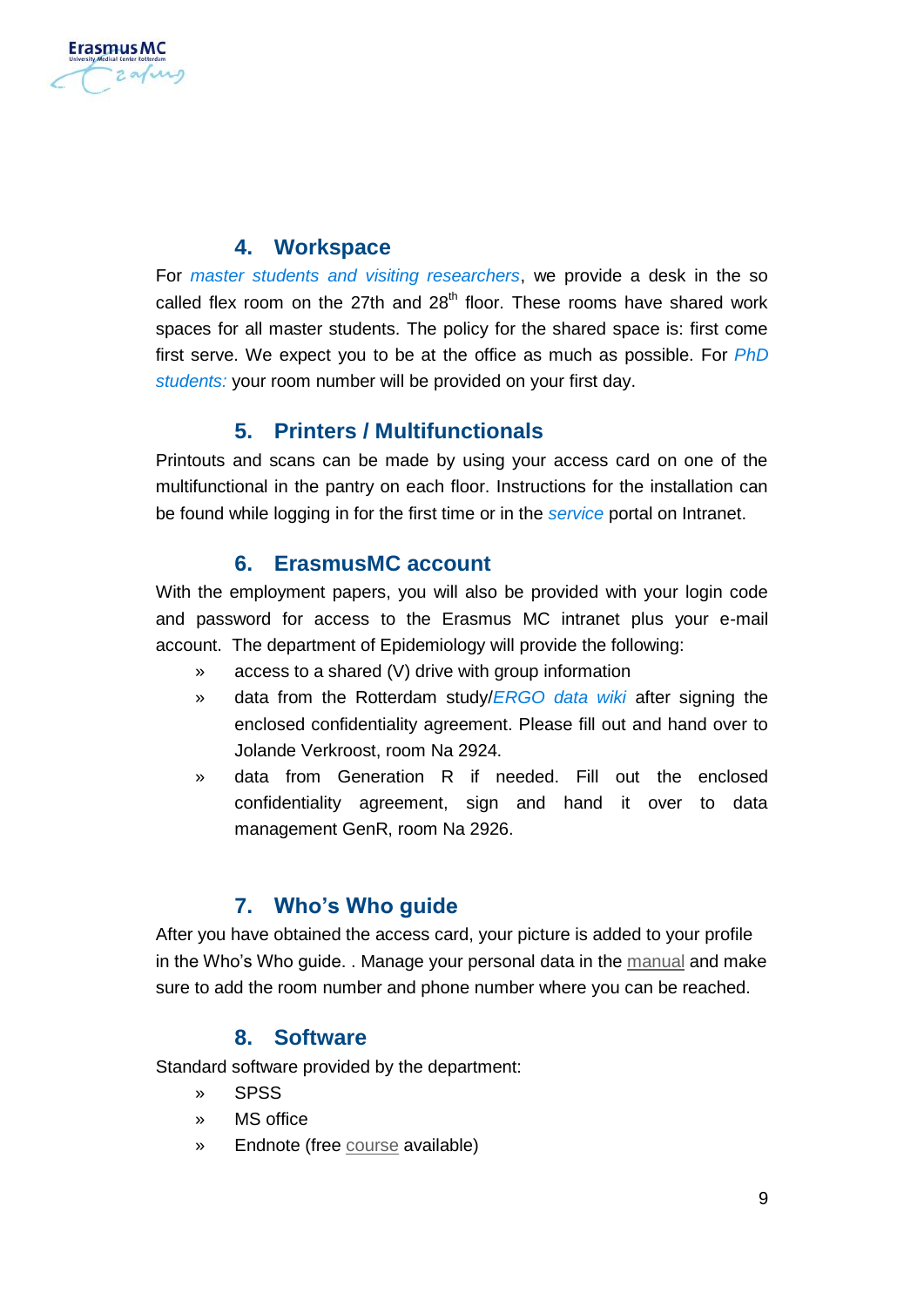

- Stata is not part of the package but can be arranged via the Service Organization if your supervisor approves for the extra costs. To apply ask your supervisor for approval first and send an email to *[a.boijmans@erasmusmc.nl](mailto:a.boijmans@erasmusmc.nl)* including your:
	- o Name
	- o Micro section number
	- o Budget holder: Koos Lubbe
	- o Budget number for your group



#### **9. Website & poster Epidemiology**

<span id="page-9-0"></span>The Department of Epidemiology has a website, *[http://www.epib.nl/,](http://www.epib.nl/)* on which you can find all necessary information. For practical information, please read the manual.

Staying at the department a year or longer? Your picture will be on the department facebook *poster*. We would also like to have a profile of all members on the *website* so please supply the following information by e-mail to Eric Neeleman (manager IT) h.neeleman@erasmusmc.nl:

- » Name
- » e-mail address
- » phone number (if available)
- » function name
- <span id="page-9-1"></span>» visit Nano Suwarno in room NA 2924 to have your picture taken

#### **10. Meetings**

| Regular depertment meetings are planned on: |              |                 |         |
|---------------------------------------------|--------------|-----------------|---------|
| Epidemiology seminar                        | Every Monday | 13:00 - 14:00   | Na 2802 |
| 2020 presentations                          | Every Friday | $13:00 - 14:00$ | Na 2802 |

Please check your buddy for frequent team meetings for your group.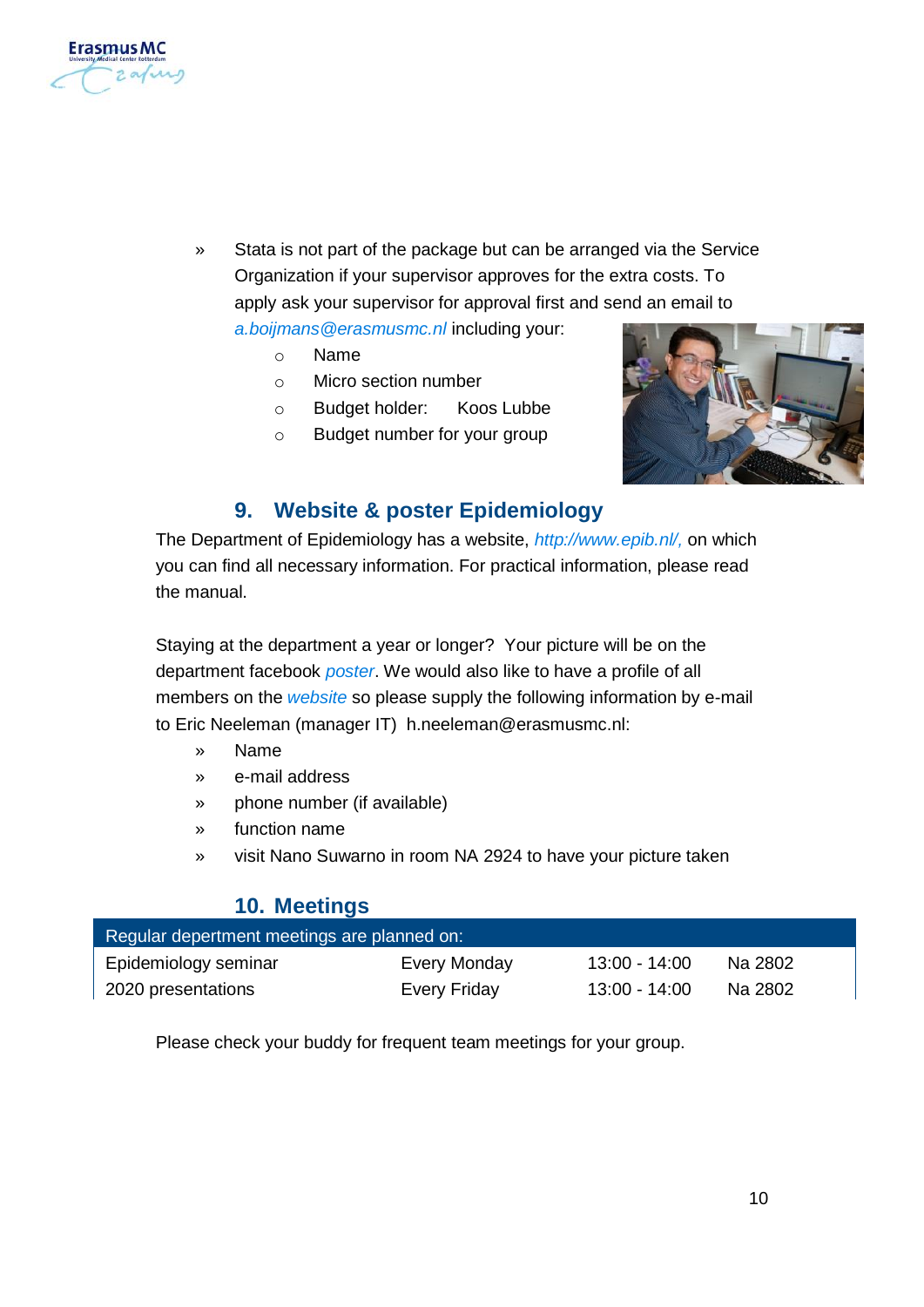

## **4. Presenting work in team meeting**

<span id="page-10-0"></span>You will all be expected to present your work at some point. Please check your buddy for instructions.

## <span id="page-10-2"></span><span id="page-10-1"></span> $II.$  How to?

### **1. Office supplies**

<span id="page-10-3"></span>Room Na 2916 and Na 2816 are facility rooms. Please help yourself when you are looking for office supplies or mail to drop off or to pick up.

### **2. Mail**

Mail will be delivered and picked up around 10 am every working day in NA 2918.

- » Internal mail: use the small box at the box in the cupboard in NA 2918
- <span id="page-10-4"></span>» External mail: use the big box in the cupboard in NA 2918

#### **3. How to book a meeting room**

Contact *[the](mailto:i.verhage@erasmusmc.nl) secretary department [secretariat.epi@erasmusmc.nl](mailto:secretariat.epi@erasmusmc.nl)*

if you need a reservation for meeting rooms on the 27<sup>th</sup>, 28<sup>th</sup> and 29<sup>th</sup> floor. Rooms are available for:

- » 16 or more Na 2702
- » 12 persons Na 2801
- » 16 or more Na 2902
- » 50 persons Na 2802

## <span id="page-10-5"></span>**4. How to send a fax message**

Fax messages are sent by email instead of by a fax device. Visit the Intranet for th[e procedure.](http://intranet.erasmusmc.nl/service_organisatie/3672777/3672804/3672810/3927048/4333869?hrefbm=http://intranet.erasmusmc.nl/service_organisatie/3672777/3672804/3672810/3927048/4333869&ik=3927057)(only in Dutch)

## <span id="page-10-6"></span>**5. Changes in your personal situation and the HR administration**

For a new address or any other change in your personal situation that needs to be changed, go to:

» the Intranet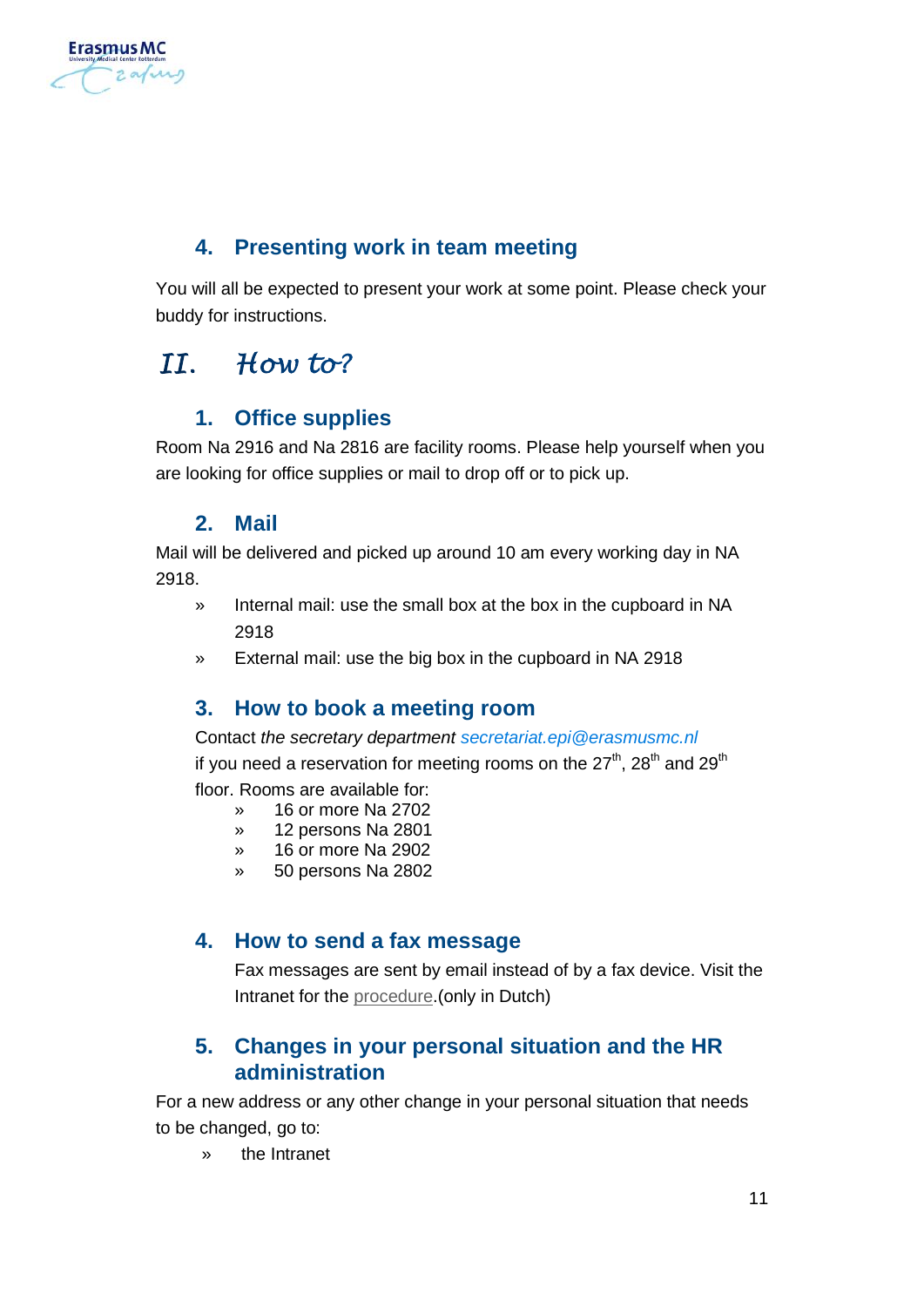

- » popular pages
- » find the right web form for your situation
- » fill out the form and for approval and signature contact your PI or your supervisor if PI is not available
- send it to the theme director, Koos Lubbe, Na 2417

<span id="page-11-0"></span>Your request will be send for central processing to the salary department. Turnaround is approximately 4 weeks.

## **6. Appraisal**

All employed members meet for an appraisal each year with your PI and direct supervisor. This annual interview is to reflect on work, desires, development and use of your Personal Budget.

The assessment of an employee will be planned on a pre-agreed period. The invitation will be sent at least 2 weeks before the meeting.

#### *The content:*

- quality and quantity of tasks.
- » knowledge and skill levels
- established competences in accordance with the competency set

Around 6 months after starting the appraisal (jaargesprek) will be planned. the secretary department will contact you (in due time) to set up a date & time. Accompanying forms will be send with the invitation you will receive 6 months after your start at the department. Should there be anything relevant to this yearly meeting that you would like to discuss without your direct supervisor present, please let your supervisor know 14 days beforehand to plan a separate meeting. Please scan the signed form and send it to Ingrid to archive a copy and keep the original yourself. (Does not apply to master students).

## <span id="page-11-1"></span>**7. Declarations**

Find the right form for your situation on the [Intranet.](http://intranet.erasmusmc.nl/formulieren/1726141/?lang=en) If you are paid by a project (=most declarations) choose:

- » Project number for your group (ask your supervisor)
- » Oprolkosten
- » Taaknummer 1

If your declaration should be paid from the general budget ( few to none), choose the budget number for your group.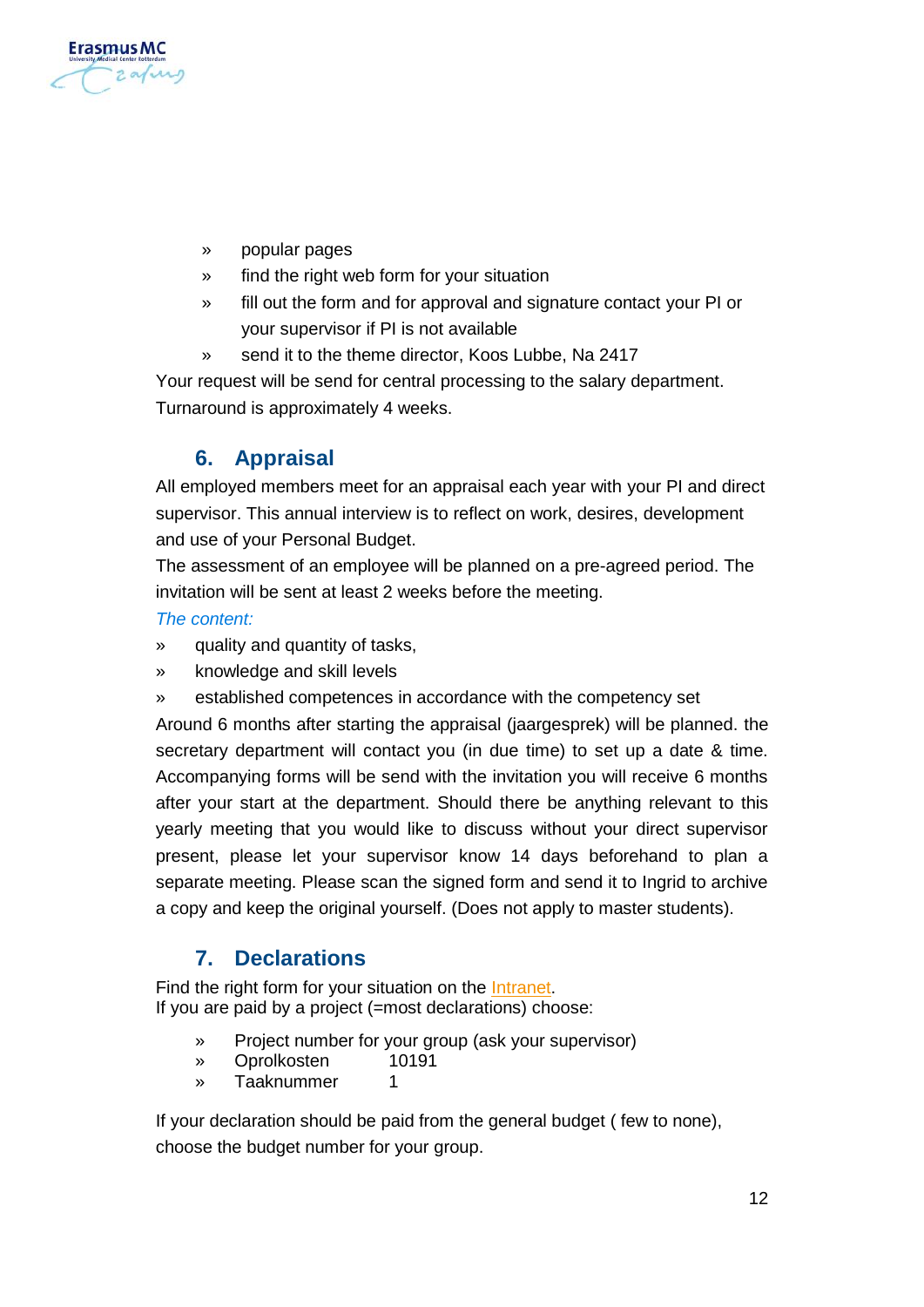

After filling out the form:

- » Include all original receipts plus a copy of all receipts. If you declared travel costs and travelled by plain, add your boarding as well.
- » All declaration forms have to be signed by your PI and Koos Lubbe, the budget holder.
- » Bring the signed complete form to room Na 2417 and drop it in the mailbox in the cupboard for Koos Lubbe.
- » Your request will be send for central processing to PSA. Turnaround to be expected can be up to 3 months.

**NETHERLANDS** 

**SCIENCES** 

**INSTITUTE FOR HEALTH** 

#### **8. [Nihes](http://nihes.nl/) fellowship**

#### <span id="page-12-0"></span> $FAO$

- Stipends will be paid in the first week of every month
- » Your contact person in case of questions about the payments is Lenie Kroon – Pelser, *[h.kroon-pelser@erasmusmc.nl](mailto:h.kroon-pelser@erasmusmc.nl)* is

#### <span id="page-12-1"></span>**5. Advanced payment.**

If you are about to travel, it is possible to ask for a[n advanced](http://intranet.erasmusmc.nl/formulieren/1726141/?lang=en) payment. The deposit will be deducted from the travel claim that you have to submit within 3 months after your trip.

## <span id="page-12-2"></span>**6. Procedure refund travel costs**

#### *Domestic*

- » When travelling within the Netherlands, please keep all receipts; fill out the refund form (declaratieformulier binnenlandse dienstreis/business trip declaration domestic) to be found on the Intranet.
- » The procedure: Make a print out, fill out the form, make extra copies of all attachments (for yourself and to be send with the original), ask PI for a signature, send it in with the receipts to Koos Lubbe, Na 2417.

#### *International*

» Hotel costs will be refunded as spent if the hotel is "okayed" beforehand by PI

**ERASMUS MC** 

ROTTERDAM

MEDICAL CENTER

ERASMUS UNIVERSITY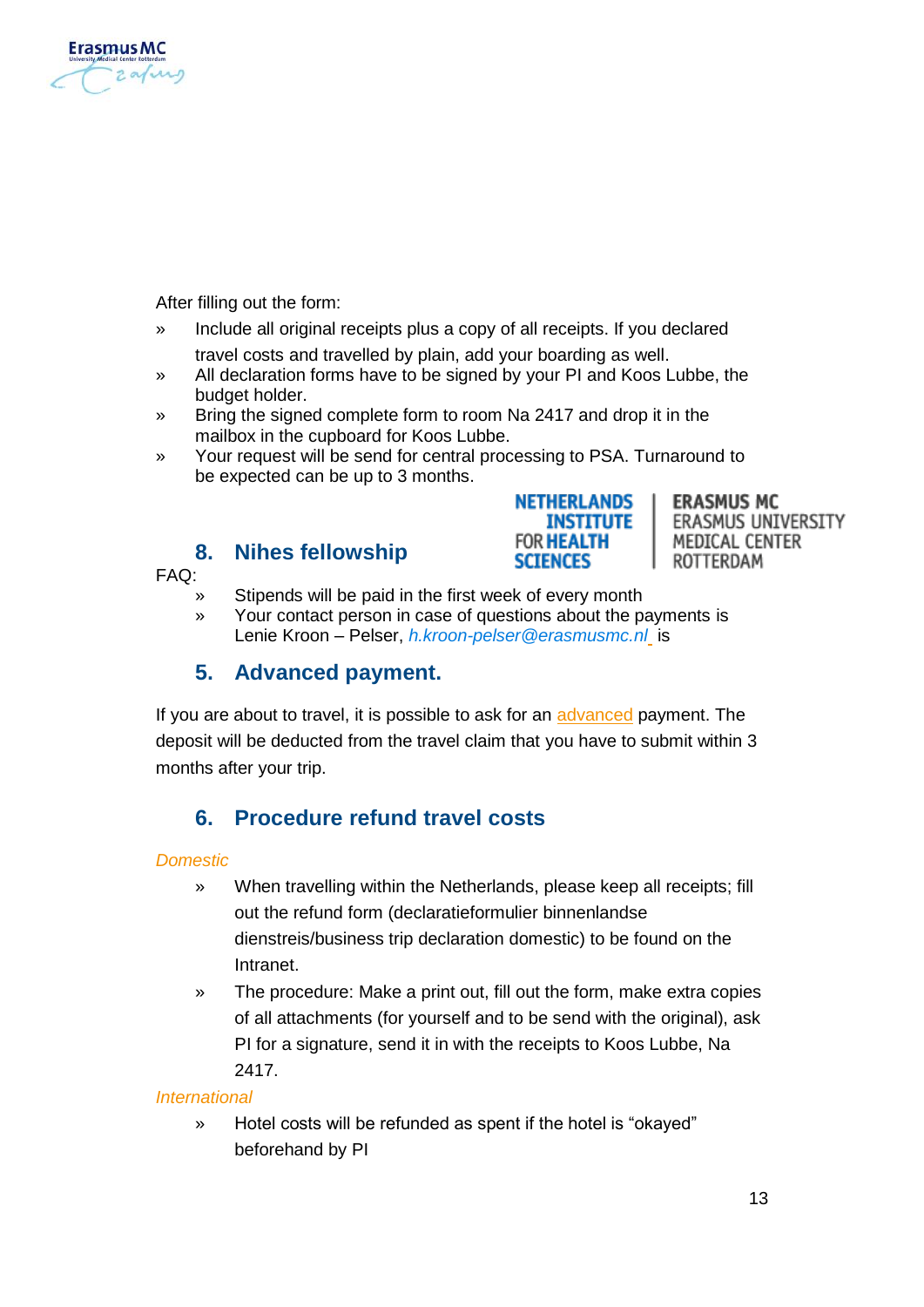

- » Conference fees, visa fees etc will be refunded.
- » For other costs (meals, local transportation etc), we will use the "daily fee" from the Ministry of Foreign Affairs as a maximum. The list can be found on the team data storage.
- » The amount of money you spend may differ, depending on things like location of the hotel compared to conference site, meals being included in conference fee or not, breakfast being included in hotel price etc, so you may not always spend the full amount on the list.
- » After your trip, make a realistic overview/estimate of what you have spent per day and ask for a refund of that amount, using the amount stated in the list as a maximum. So e.g. if the daily fee on the list is 90 Euros, but you estimate to have spent 50 per day, then ask for 50 per day to be refunded.
- » Even though you don't have to send in your "smaller" receipts for meals etc, please keep them for your own files, just in case questions arise at a later stage.
- » You will only have to send in receipts for the larger amounts you have spent. This also means that we will not routinely check every penny you spend. Please be modest in spending department money during the trip. Of course, all normal expenses should be covered, but we trust that you will spend department money responsibly.

#### **7. Insurance for employees**

<span id="page-13-0"></span>All persons travelling on behalf of the department, are insured by group insurance. Company details:

- » AIG
- » +31-(0)10 4535 656
- » policy number 60.11.4648

When contacting AIQ please provide the following:

- » your name
- » your location
- » your condition and query
- » your policy number
- » a telephone number where you can be reached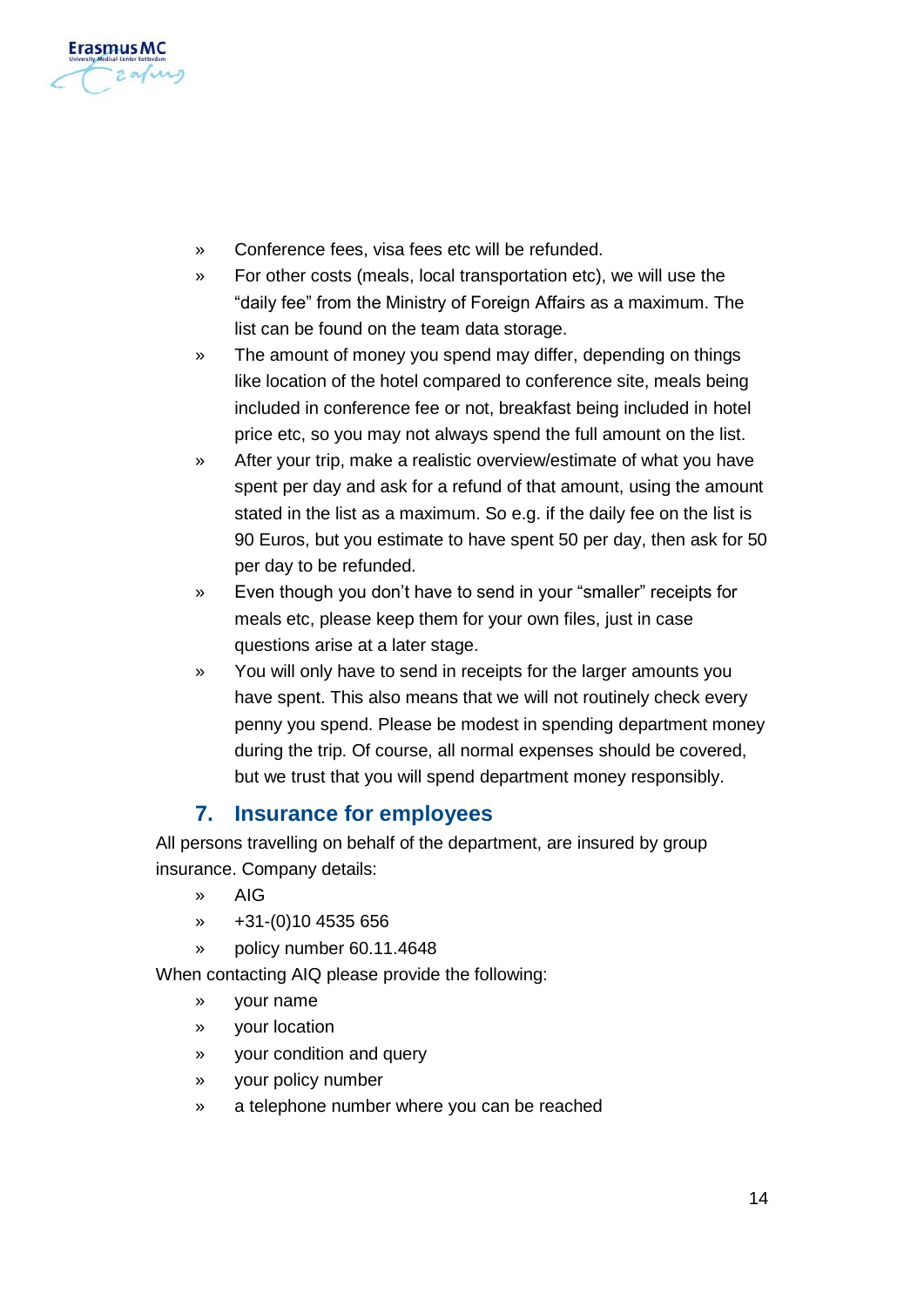

## **8. Remote access to Erasmus MC data**

<span id="page-14-0"></span>If you need access to the Erasmus MC after leaving the department, you can apply for a user account or Erasmus MC hospitality contract. Send your request to *[secretariat.epi@erasmusmc.nl](mailto:secretariat.epi@erasmusmc.nl)* to arrange it.

#### *For whom?*

- » Fellows abroad
- » PhD students that leave the department and need to finish work
- » will be for the Intranet and use @erasmusmc.nl email address from abroad for:

#### *Data availability*

- » access to the Intranet
- » Erasmus MC email account
- » The data wiki and V drive are **not** accessible from outside the Erasmus MC

If you need access to your data after leaving, you need permission from your supervisor.

#### *Conditions the Rotterdam Study*

Conditions for the Rotterdam Study are described in in the attached pdf Conditions Remote Access Rotterdam Study-data, Version 1.2 by Eric Neeleman, Frank van Rooij

#### *Password reset*

If you forgot your password, your PI has to ask for [a password](http://intranet.erasmusmc.nl/serviceportal/?view=Search_results&itemkey=4098739&freesearchso=wachtwoord) reset. Please email the phone number and time you can be reached for an ICT colleague to call you.

#### <span id="page-14-2"></span><span id="page-14-1"></span>**9. Extending your stay?**

#### **a. USRACC-mutatie**

One month before your agreement ends, your Erasmus MC account expires as well. You will receive an automatic email from the ICT department called *USRACC-mutatie.* 

If your supervisor and PI agreed to extend the agreement please make sure that all necessary administrative steps have been made to do so by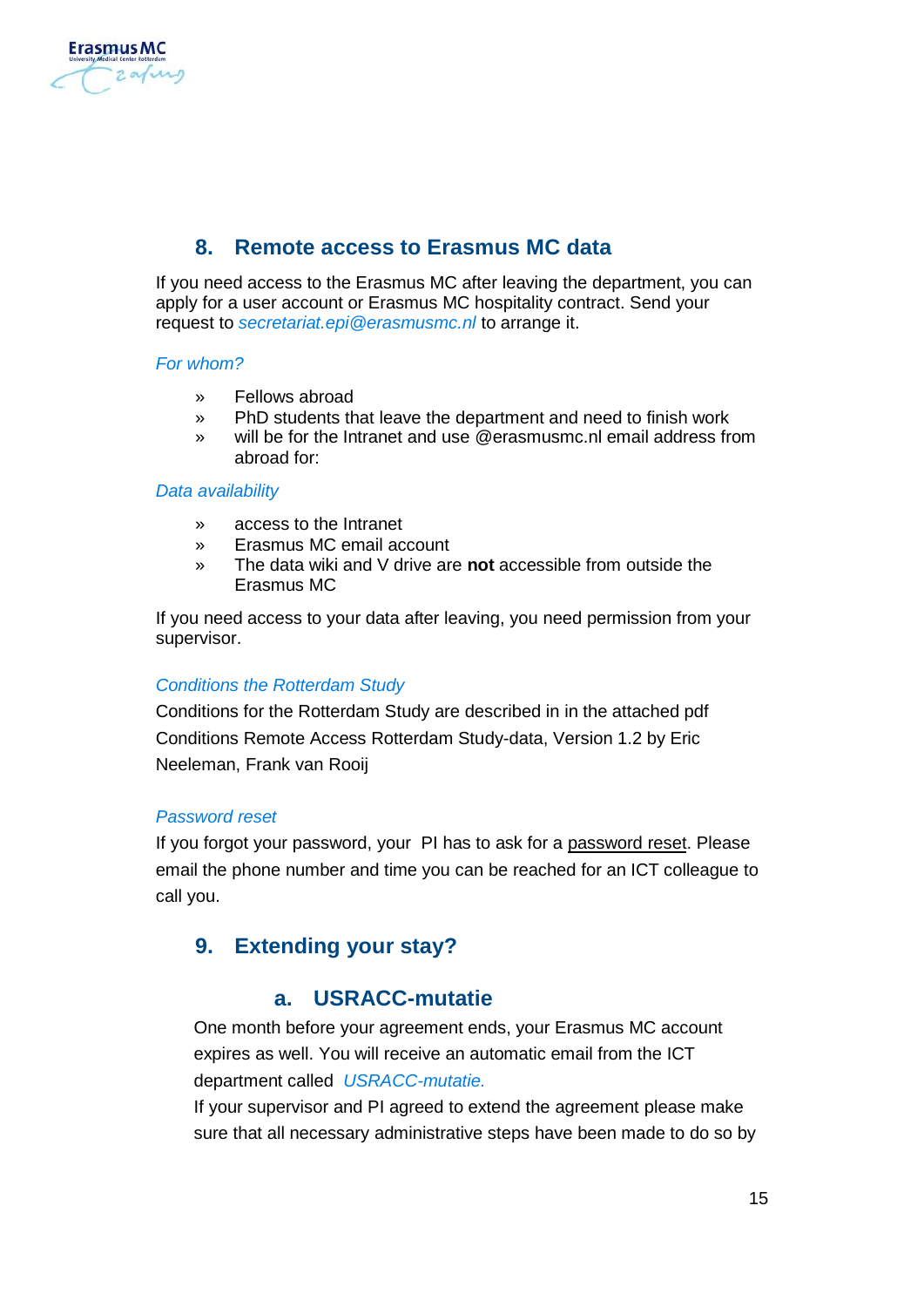

<span id="page-15-0"></span>contacting *[i.verhage@erasmusmc.nl.](mailto:i.verhage@erasmusmc.nl)* The process at the Personnel and Payroll (PSA) department can take up to 4 weeks.

## **b. Account is disabled?**

Make sure to return a signed copy of your agreement to the Human Resources department after renewing. If not, procedure is that all accounts are disabled.

## <span id="page-15-1"></span>**10. End of your visit**

| FAQ's:       |                                                                                                                                                    |
|--------------|----------------------------------------------------------------------------------------------------------------------------------------------------|
| Leaving      | It's a tradition to let members know you will be leaving by<br>sending an email to the group and saying goodbye in<br>person during a coffee break |
| Access card  | don't forget to hand in your card at V100 before you leave<br>and have the deposit refunded                                                        |
| Data storage | data will be stored at the X drive. If you have special<br>requests, please inform Nano<br>Suwarno.n.suwarno@erasmusmc.nl                          |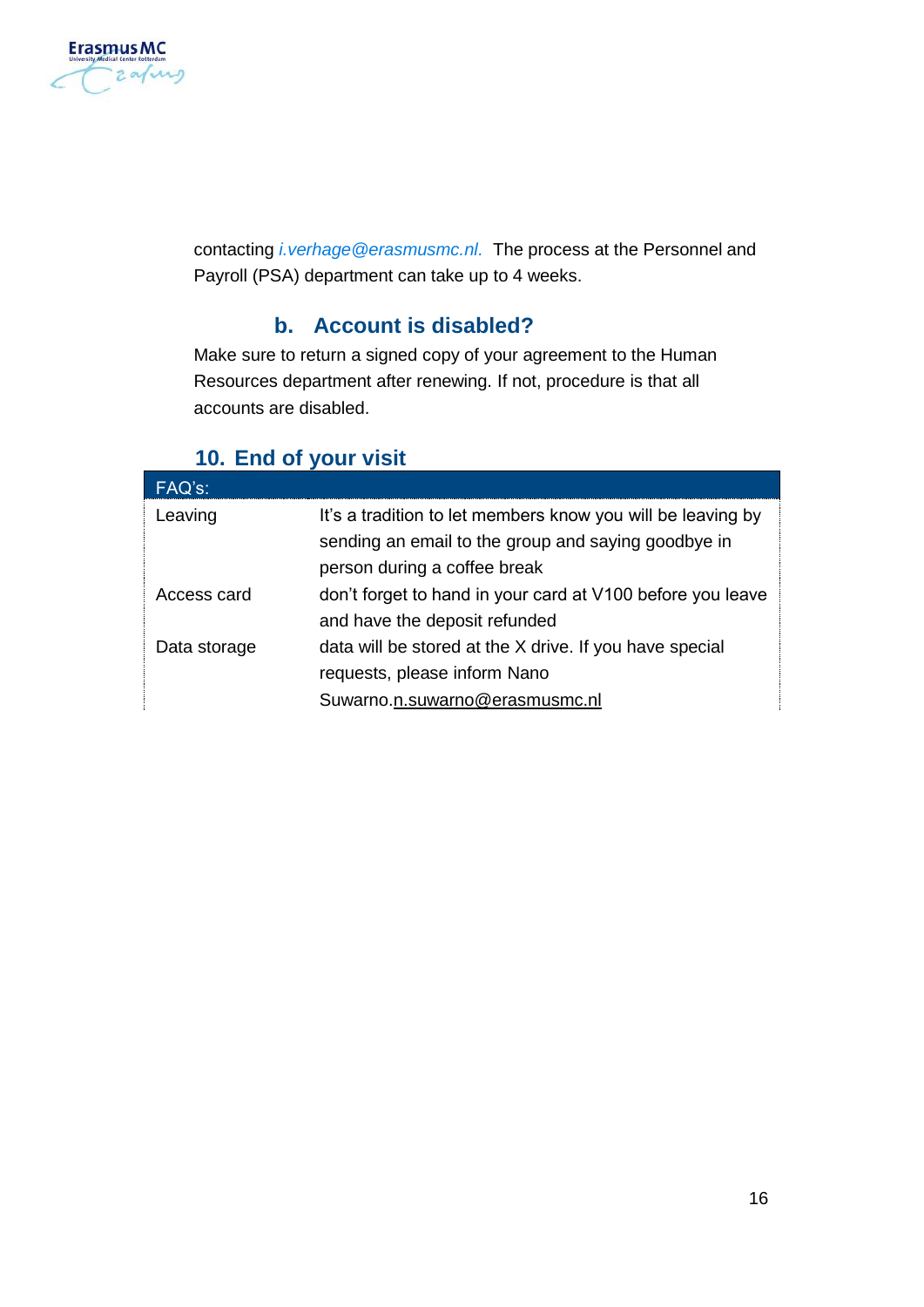

# <span id="page-16-1"></span><span id="page-16-0"></span>III. Research

## **1. Starting your analyses**

Before going to work with analysis with data from other groups and collaborations for both Rotterdam Study and Generation R, your supervisor should first contact the respective PI for permission to use the data.

## <span id="page-16-2"></span>**2. Agreements scientific participation in the Rotterdam study**

Visit th[e DataWiki](https://epi-wiki.erasmusmc.nl/wiki/ergowiki/index.php/DataWiki) for all information about the Rotterdam Study. Access will be provided after signing the attached confidentiality agreement and delivering



to Jolande Verkroost in NA 2924.Permission to access the data wiki will be given to all PhD students. For master students or visiting researchers, access will be given after approval from the data managers.

## <span id="page-16-3"></span>**3. Original data analysis**

All master students and or new PhD students, who run their first analyses for a paper, should have their syntax checked by the supervisor plus a more experienced PhD student. This extra check is a learning experience for both and is also meant as an extra audit for both the new as the experienced student.

» Rotterdam Study: arrange access via, Frank van Rooij, *[f.vanrooij@erasmusmc.nl](mailto:f.vanrooij@erasmusmc.nl)*

## **4. Instructions for authors**

<span id="page-16-5"></span><span id="page-16-4"></span>All information about the The Rotterdam Study in GWAS collaborations; reference, affiliations, and acknowledgements, can be found on th[e DataWiki.](https://epi-wiki.erasmusmc.nl/wiki/ergowiki/index.php/Instructions_for_authors#cite_ref-hofman2014_5-1)

## **5. Basic guidelines to write a manuscript**

Group information Generation R version 1, February  $24<sup>th</sup>$  2014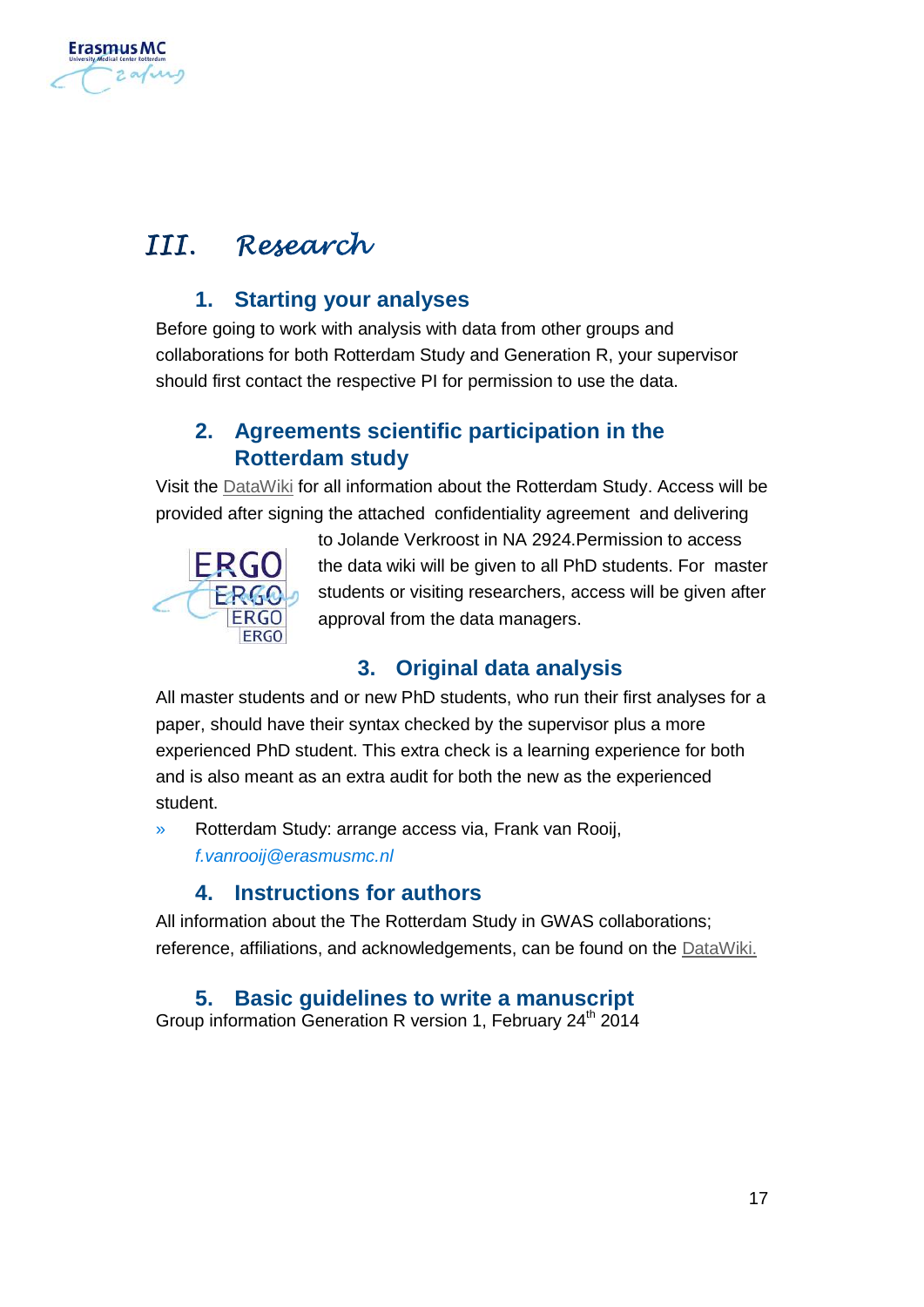

#### <span id="page-17-0"></span>**a. Manuscript check list:**

(Underlined items represent headings that should be used literately in the manuscript)

*General*

Font: Times New Roman 12 points

Line spacing double (2)

Page numbers in footer, center

Align text left

Style can vary between journals and for different types of papers (e.g.full paper, letter), so check the homepage of your target journal for specific instructions. Guidelines mentioned here are general suggestions.

#### *Title page (1 page)*

Title of the manuscript; check capital use in the author's guidelines of the proposed journal for submission Running title (max. 50 characters) Authors names with degrees (e.g. MD, MSc, PhD) Author affiliations Corresponding author; supervising author with email address and postal address Abstract word count Word count Number of tables Number of figures [Proposed journal for submission (for internal use only)]

*Abstract* (Introduction/Background, Methods, Results, Discussion, max. 250

words)

Keywords **Abbreviations** 

#### *Introduction (max. 1.5 pages)*

Background, Literature Gaps in knowledge Objective study (separate paragraph)

*Methods* (max. 4-5 pages) (copy-paste if similar as previous manuscript ) Paragraphs: Design and study population; Exposures; Outcomes; Covariates; Statistical analysis Describe methods in same order as in study objectives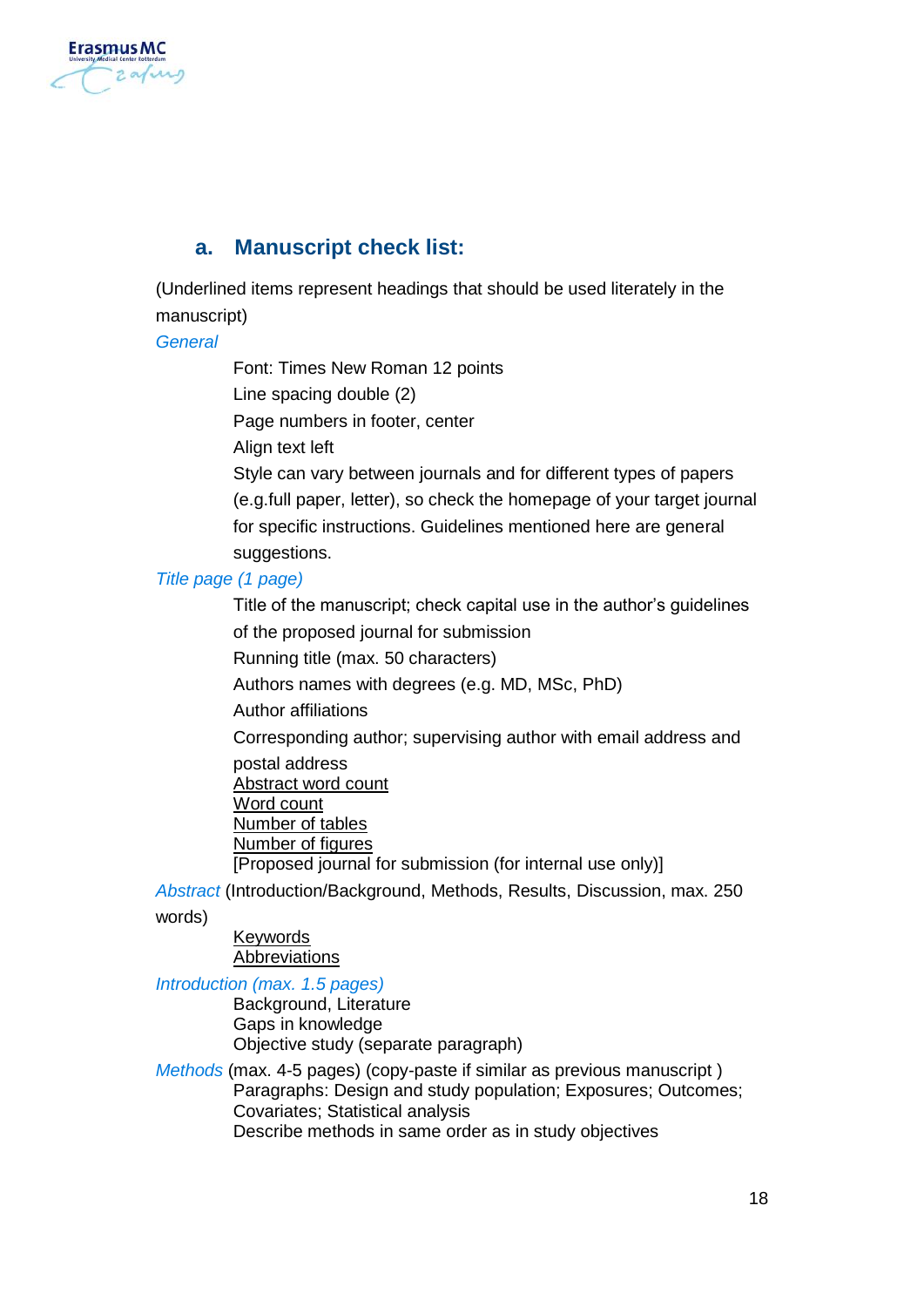

*Results* (max. 2 pages) (follow Tables and Figures)

No interpretation in results, factual description of what is observed and presented in tables and figures

Short description of the findings (do not merely refer to tables) Strictly follow order of presented Tables and Figures, and present the findings in the order that they were raised in study objectives

*Discussion* (max. 3-4 pages)

Short repetition of the major findings

Summary of earlier published work on this topic

Discussion of discrepancies between earlier work and present study findings

Strengths & weaknesses

Clinical relevance

End with conclusion ('In conclusion…' or 'To conclude ….')

*Acknowledgements* (include grant numbers if applicable)

#### *References*

According to journal style

Check whether a certain reference really contains the statement you are making. General statements in Introduction for example, should have references that are overall results, e.g. reviews.

More detailed statements could have more detailed references. Always use most original references, not references of papers that cited the original study

*Tables* Always use full name in the title of a table, or check the author's guidelines of the proposed journal for submission Use only horizontal lines in Tables, no vertical lines (as required by

journal)

Add footnote

Explain all abbreviations

*Figures* Always use full name in the title of a figure; or check the author's guidelines of the proposed journal for submission Add legend

Explain all abbreviations

*Supplementary Material* (Text, Tables or Figures)

Always use full name in the titles of tables of figures Add a new title page with only title and authors and Supplementary material heading before presenting the text, tables or figures in this section.

#### <span id="page-18-0"></span>*b. Writing style:*

- Active writing style (use 'We performed ...' etc)
- Be consistent in use of repeating terms. Use same words for the same concepts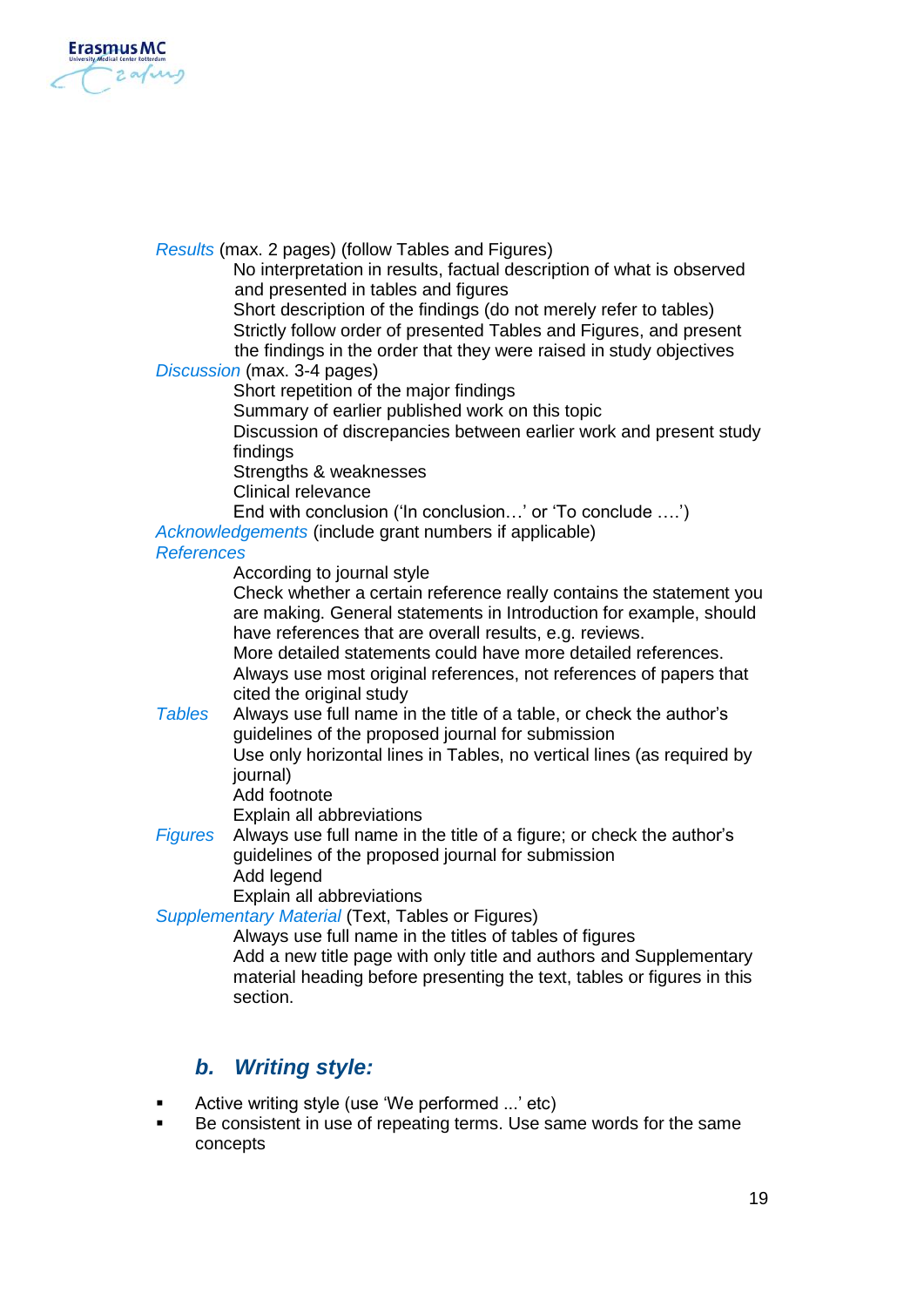

- Use short and concise sentences
- Use abbreviations only for words that are used frequently and which are common; first time mentioned in text add abbreviations between brackets, and use the abbreviations onwards
- Avoid text between brackets since this is uncommon
- No names in manuscript (e.g. Hanley), only references.
- Clear structure/ same order of objectives/aims in:
	- Last paragraph of introduction
	- Methods
	- **Results**
- **Each paragraph should discuss different points/topics** 
	- What are you going to say
	- Sav it
		- Why did you say it
- Verify correct use of words
- Mention the most common/obvious/simple approach first
- General statements in present tense
- <span id="page-19-0"></span>Always use a spelling check before sending the manuscript to co-authors

#### *c. How to start writing a manuscript:*

- In Word, first write the title page and on the following separate page the ABSTRACT, and then all sections with the following headings in one text session (Introduction (no separate heading!), METHODS, RESULTS, DISCUSSION, ACKNOWLEDGEMENTS, REFERENCES). TABLES, FIGURES should be on the following separate page again.
- Add page numbers
- Per section (including Introduction) write down the points that you want to discuss per paragraph in each section

<span id="page-19-1"></span>For your first manuscripts, please discuss each section with your supervisor

#### <span id="page-19-2"></span>**6. Submission**

#### **a. Mailing list submission final draft Rotterdam study**

- » Before submission of the manuscript, the final paper will be sent to all coauthors except Prof. Hofman for review and approval of the manuscript (a time-span of 2 weeks is generally used for this response).
- » After receiving the approval from the co-authors, the paper will be sent to Prof. Hofman.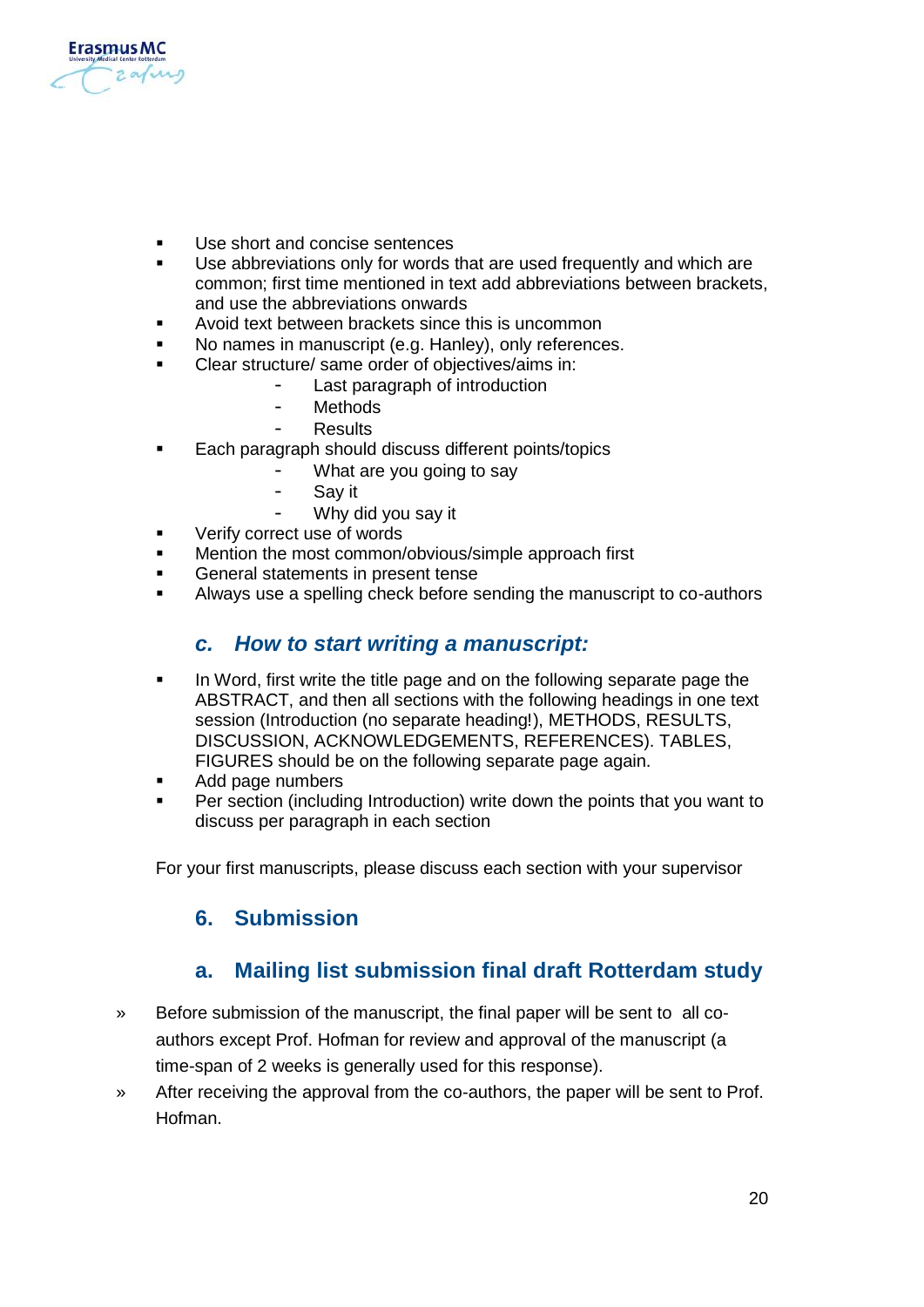

- » Once he has approved the manuscript, the paper can be submitted to a scientific journal.
- » Please note, for Generation R research papers, all members of the management team also need to be informed about the final paper in addition to the co-authors.

## <span id="page-20-0"></span>**7. Rotterdam Study Procedures for storage of published materials**

For every published research article, you will be asked to send copies of the crude and final data files to Frank van Rooij. Data will be stored in a central repository at the department of Epidemiology of Erasmus MC. This is part of our standard quality assurance procedures. Analysis files typically comprise:

- » original data files used in constructing the ultimate data analysis file
- » the ultimate data analysis file. This is typically a single data file on which the statistical analyses are based. This file also indicates the denominator of the project.
- » scripts/syntax files used in creating the ultimate data analysis file
- » scripts/syntax files used in the statistical analysis
- » output files

.

- » other files that may contribute to a clear understanding of the consecutive steps you have taken during the analysis stage.
- » For meta-analyses, we are interested in the Rotterdam Study part of the data set (if participating in the meta-analysis), and also in the meta-analysis scripts and output (if leading the meta-analysis).
- » For GWAS projects we are interested in the Rotterdam Study phenotype files, and in the location of the Rotterdam Study genetic data files on the central data servers.

#### **8. General tasks data collection**

<span id="page-20-1"></span>All PhD students participate in the general data collection tasks of the Study of which they use data. The details of these tasks differ and will be discussed with your PI after you start working.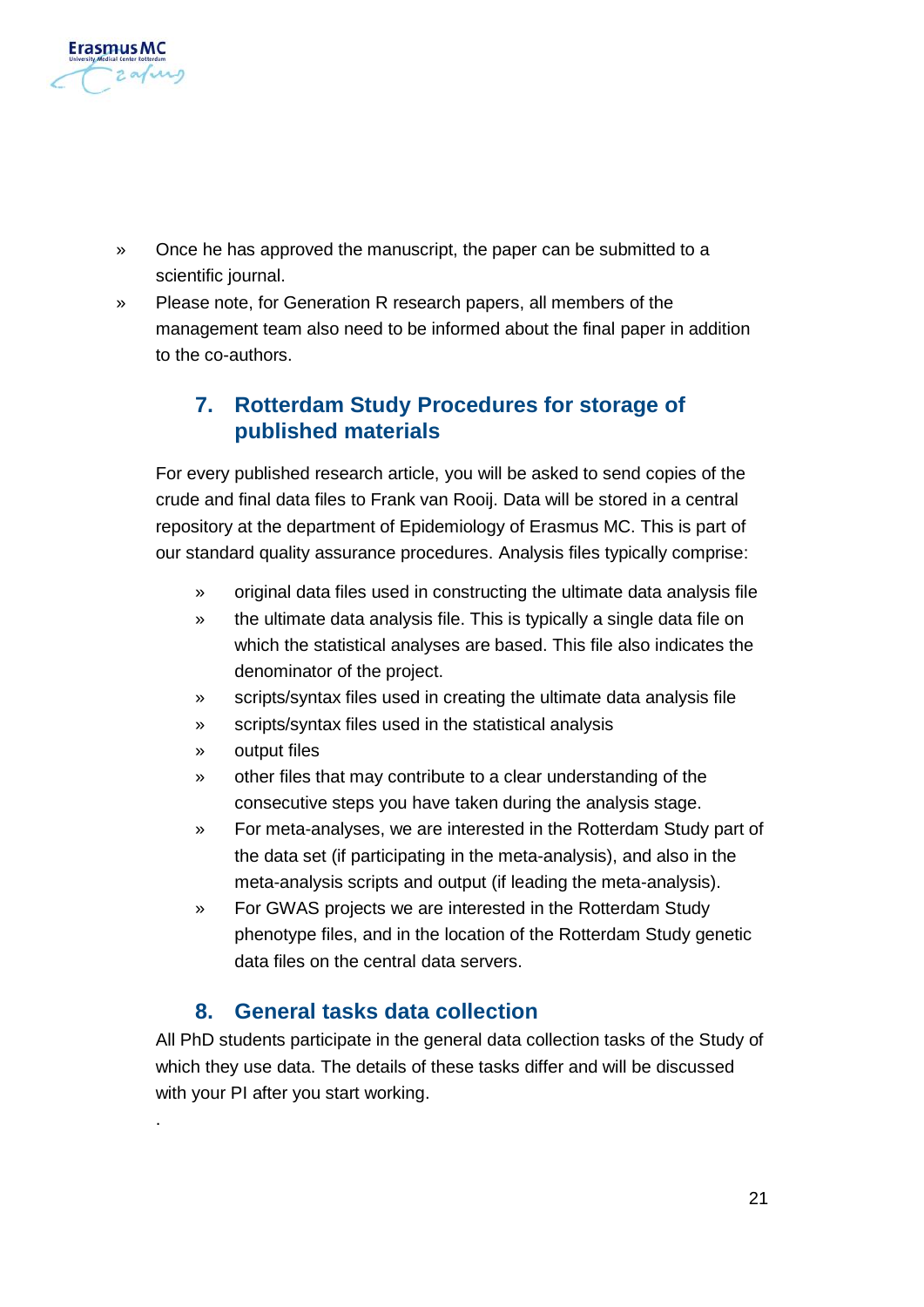

## **9. Course on research integrity**

<span id="page-21-0"></span>A course for **PhD students** at Erasmus MC we strongly encourage you to take part in. During this course, a number of topics is covered, including proper referencing/plagiarism, research fraud, authorship, data confidentiality etc. In general, but especially given recent cases of issues with research integrity in different institutions, this course is extremely important. Also it is useful to hear the experiences of other PhD students and to maybe get feedback about your own experiences and ideas

- » The course is given on 3 evenings from 5.30 to 8.30 pm, sandwiches are included.
- » Around 2 hours of preparation beforehand are required, as well as writing a brief essay afterwards on applying the things you learned in your own situation.
- » After completion, you will get 2 ECTS (for your PhD portfolio) and a certificate
- » If you register, but cancel very late, fail to attend or don't write the essay, there will be a charge of 200 Euros per person to the group.
- » There are usually two courses per year, one in Dutch and one in English
- » The hours that you spend in the course can be counted as working hours.

For further information about this course, check the website of the Desiderius School (via the intranet) or contact the course coordinator Suzanne van de Vathorst at [s.vandevathorst@erasmusmc.nl](mailto:s.vandevathorst@erasmusmc.nl)

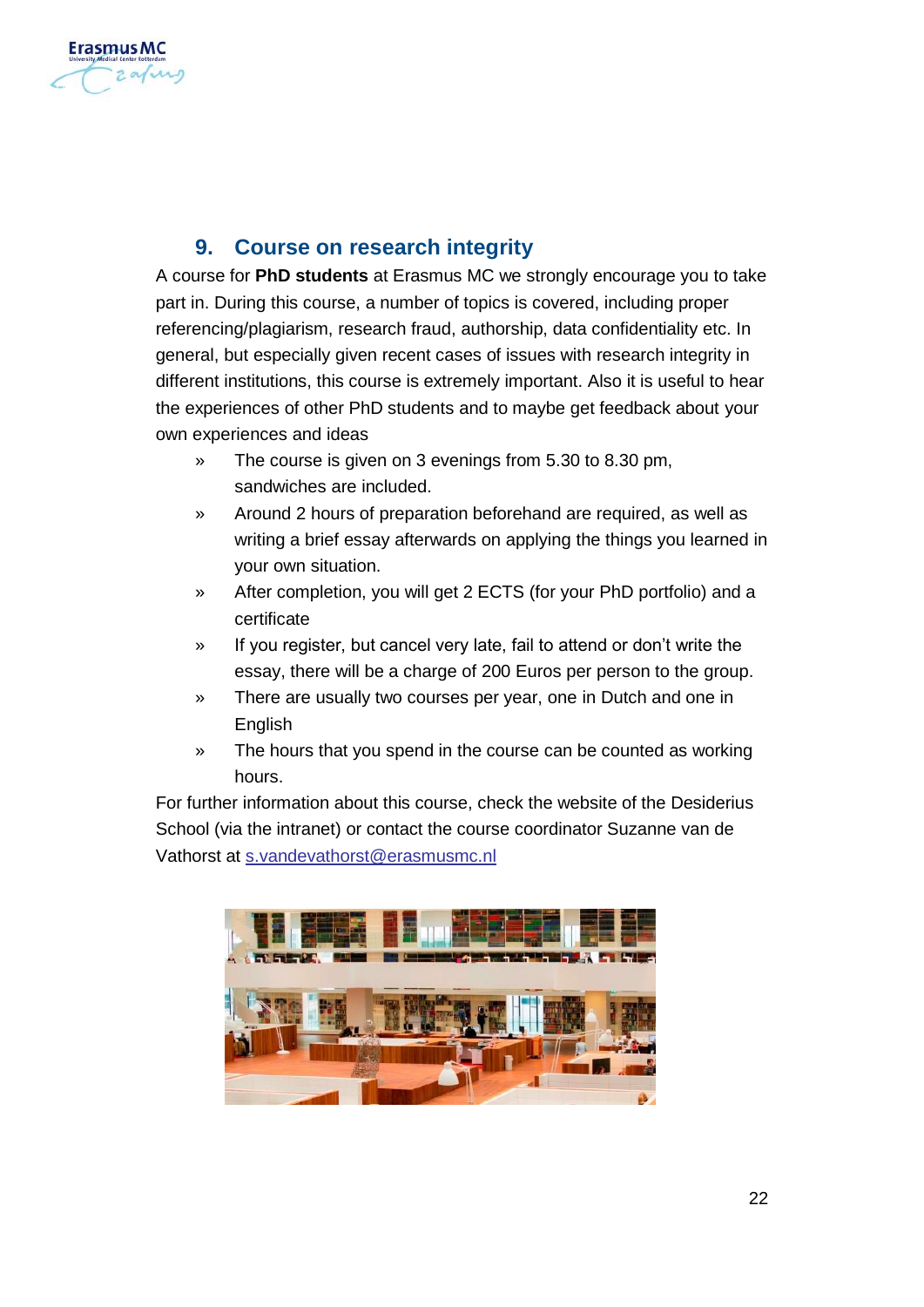

### <span id="page-22-0"></span>**10. Courses and conferences**

Participation in courses and conferences is generally encouraged if they contribute to your professional development. If you would like to go to a specific course or conference, please



discuss with your direct supervisor and PI and only book/register after their approval.

### <span id="page-22-1"></span>**11. Defending your PhD thesis**

Clic[k here](http://www.eur.nl/english/ab/beadles_office/phd_defence_ceremonies/) for the EUR website pages intended to familiarize PhD candidates with everything they need to know about defending their PhD thesis at Erasmus University Rotterdam. Information about

- the admission requirements
- the PhD defence procedure
- the thesis
- » preparations for the defence ceremony and the day of the PhD defence

<span id="page-22-2"></span>The link *[: http://www.eur.nl/abd/bureau\\_van\\_de\\_pedel/promotie](http://www.eur.nl/abd/bureau_van_de_pedel/promotie)*

#### **a. Brochure 'Starting your PhD at Erasmus MC'**

For PhD candidates the brochure 'Starting your PhD at Erasmus MC' is available online. This information guide is an initiative of PhD association Promeras and the Erasmus MC PhD committee and provides all PhD students with the information they need to pave the way for a successful PhD period at Erasmus MC. The brochure can be easily adjusted and updated in case of changes or new information. So please make sure to always read the last version of the brochure via the links mentioned below.

The brochure is available directly *[here](http://www.erasmusmc.nl/1172011/corp_home/2077843/2118934/Start_your_PhD.pdf) or* via:

» *<http://www.promeras.nl/>*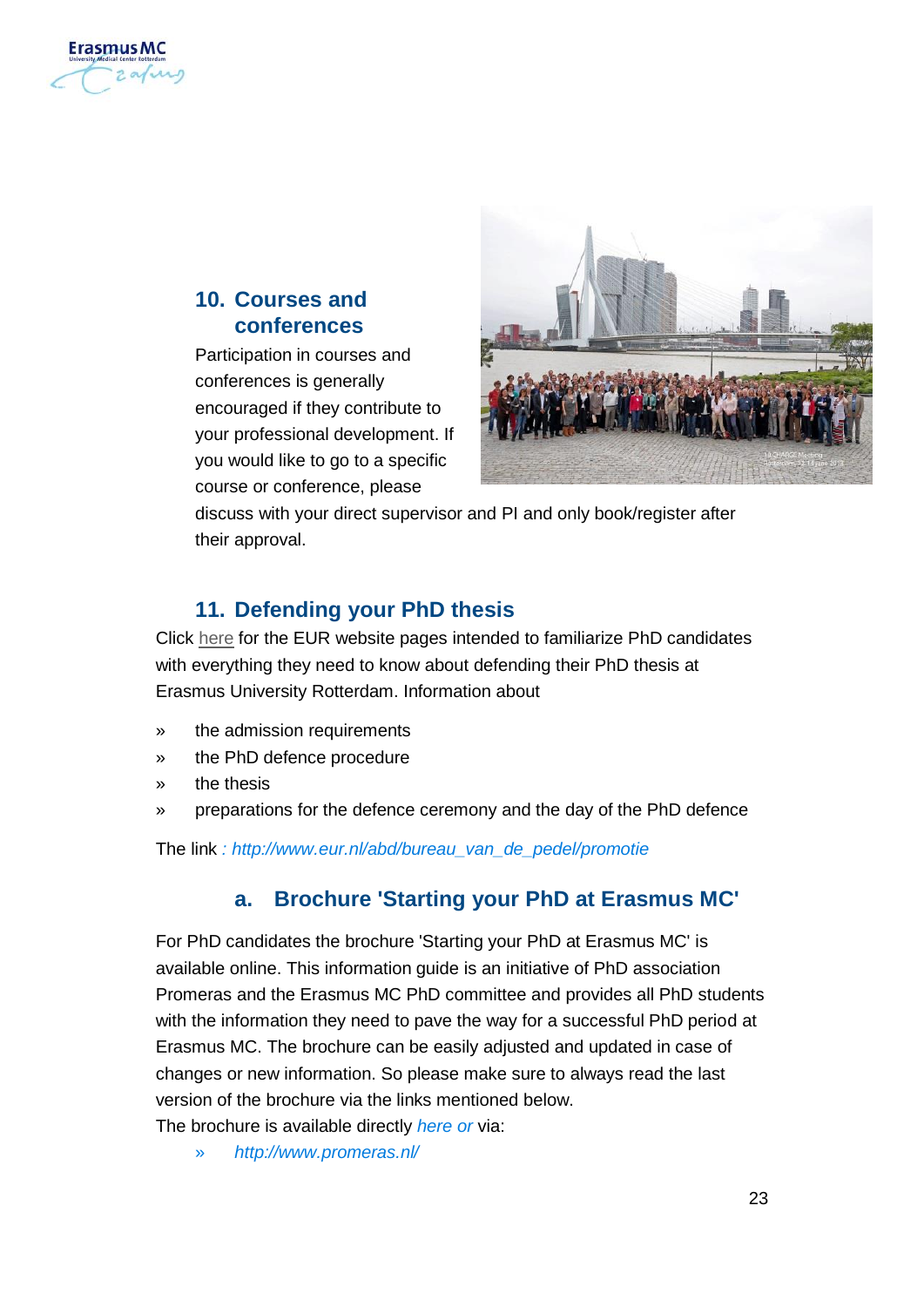

- » *<http://intranet.erasmusmc.nl/onderzoeksbeleid/carriere/phdprogram/>*
- » In case you have any questions or suggestions, please inform us via *[promeras@erasmusmc.nl](mailto:promeras@erasmusmc.nl)* or *[research@erasmusmc.nl](mailto:research@erasmusmc.nl)*

#### **b. Financial contribution theses**

<span id="page-23-0"></span>The contribution from the Department of Epidemiology is a maximum of  $\epsilon$  1,000 for printing costs of theses. This amount depends on whether this is a 100% EPI promotion or pro rata in case of a shared promotion with one or more other department(s).

Application must contain a declaration form "Declaration form miscellaneous expenses, staff employed" enclosing a quotation from the printer, the page of the thesis with the defense, the back side of this page with the supervisors. After being signed by the declarant and PI, send the form with attachments to budget holder Koos Lubbe.

#### **c. Practical Epidemiology arrangements**

<span id="page-23-1"></span>Bert Hofman's secretary, Gabrielle Bakker, will arrange the following:

- » logistics to have a picture made of the candidate
- » place a scan of the thesis, the title, the name of the candidate, the (co) promoters and the date of the promotion on the website of Epidemiology. (For login etc. see chapter website handbook secretariat)
- » the photo, a scan of the cover of the thesis, with separate a text in the mail yet the title of the thesis. The initials and surname of the candidate and the date of the promotion (in English!)

PhD students have to arrange address labels and shipment of their dissertations themselves The dissertations are sent out to all employees of the department, the department heads Erasmus MC and persons to be determined by the candidate himself.

Each candidate must hand in at least six theses at the secretariat.

» Minimum 5 theses are kept in the lockers at the secretariat where all the dissertations of PhD students of the department are stored.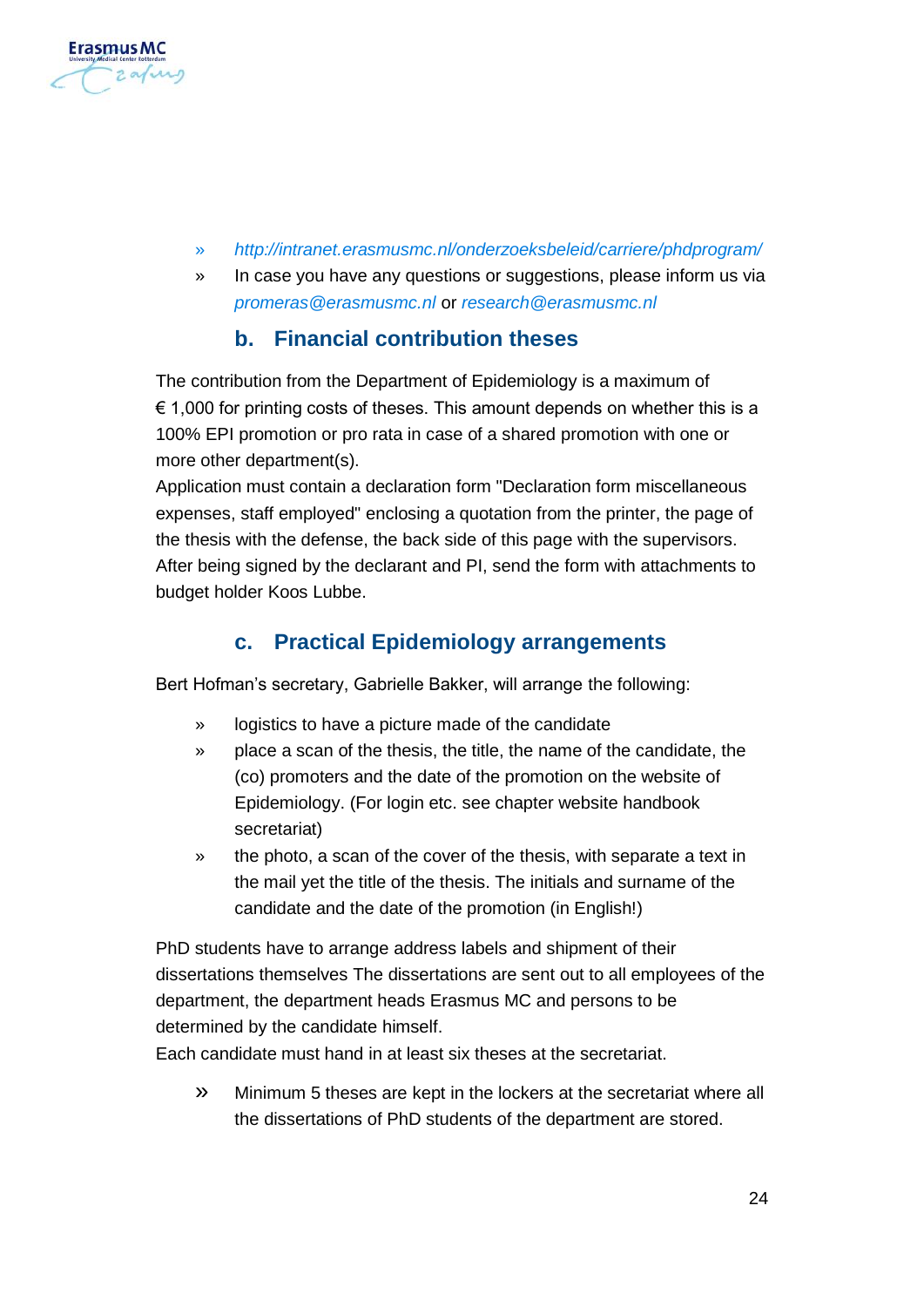

In addition, next door to the Secretariat put a sticker 'Please do not take this copy. "One copy of the thesis in the magazine rack in the hallway, These stickers can be found in a folder in the cabinet at the secretariat.

## <span id="page-24-0"></span>**12. Proof of employment and letter of recommendation**

If you need a letter to confirm that you are a member of the department of Epidemiology, or a letter of recommendation, please contact [secretariat.epi@erasmusmc.nl](mailto:secretariat.epi@erasmusmc.nl) to set up the letter and have your PI sign the letter.



# <span id="page-24-1"></span>IV. Working agreements

#### <span id="page-24-2"></span>**1. Absence**

If there are any circumstances that might keep you from coming to work for half a day or more, please email your direct supervisor.

## <span id="page-24-3"></span>**2. Sickness**

In case of sickness, e-mail your direct supervisor and the secretary department b[y ziekmelding.epi@erasmusmc.nl](mailto:ziekmelding.epi@erasmusmc.nl) (Does not apply to master students.)

## <span id="page-24-4"></span>**3. Working hours and working from home**

- Your physical presence is fundamental to be able to generate the high quality, creative and multidisciplinary scientific endeavours that we want to be recognized for, and the success of our centre depends on the contribution of every single member.
- » Given this, working at home on a structural basis is not encouraged. If necessary, working at home is allowed after discussing this with your direct supervisor and PI. It is preferred that you do not work at home for more than one day per week.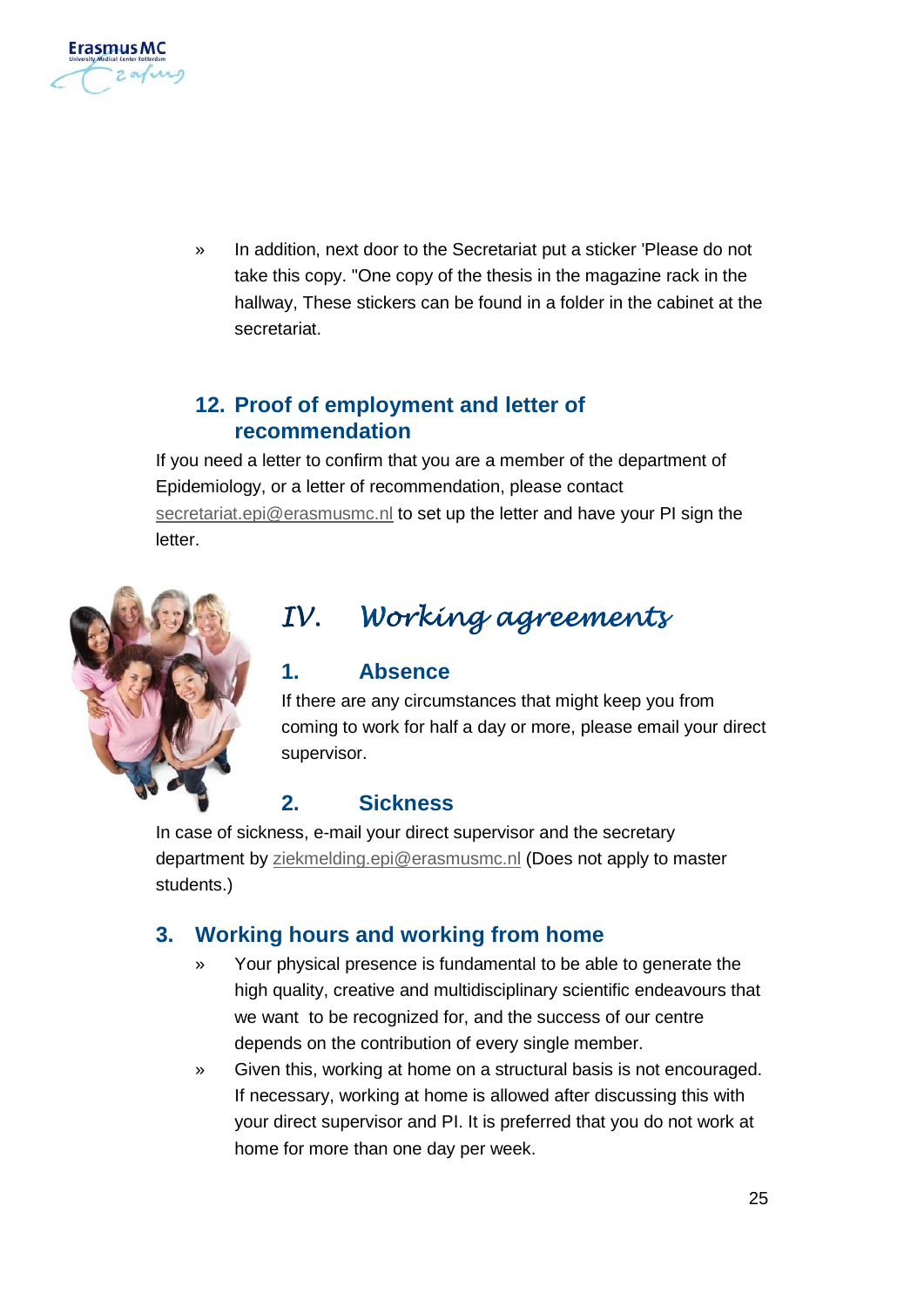

» (Does not apply to master students.)

#### <span id="page-25-0"></span>**4. Leave Request Procedure**

#### *Approval beforehand*

Any type of leave requires the supervisor's approval beforehand.

#### *Fulltime appointment*

All hours mentioned below refer to a fulltime appointment. According to a fulltime appointment of 36 working hours per week, 7,2 hours a day (5 days) will be registered. Parttimers are calculated pro rata.

#### *Registering workdays and workhours*

- » On the V drive you'll find the annual timesheet 2013, the number of work days and work hours will be registered. On the left bottom of the timesheet, you can fill in the schedule assistant, in accordance with your work pattern.
- » Note: do not fill in the actual worked hours, but fill in the work pattern per day/week.
- » The "Agreement working hours 2013" will be signed by employee and supervisor, as a basis for the attendance record.

#### *Requesting a leave*

- » Requests for leave will be made known to your supervisor. Send a request for leave by email to your supervisor. Your supervisor will reply by mail (granted or not granted), including a cc to the secretariat.
- » Obviously, employees who need to replace each other cannot take leave at the same time, unless granted by the supervisor.

#### *Compensation hours within 3 months*

Compensation hours need to be used up within 3 months.

#### *Up to 80 holiday hours*

A maximum of 80 holiday hours can be transferred to the next year (for fulltime appointment). A surplus will not be financially compensated. In consultation with your supervisor the surplus will be used up within the same year.

#### *At least two consecutive weeks*

Employees are obligated to take a leave/holiday for at least 2 consecutive weeks per year.

#### *Public Holidays*